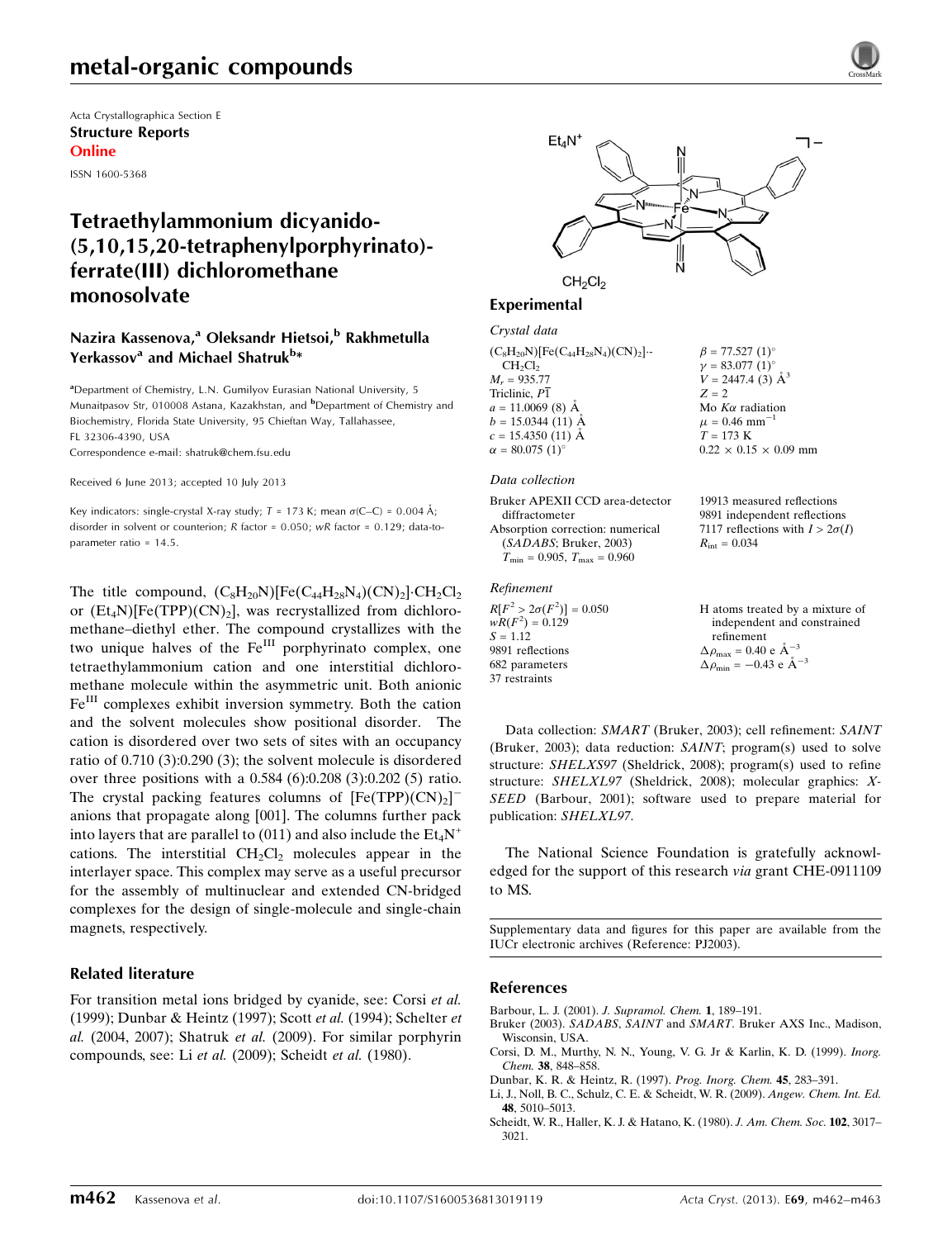- [Schelter, E. J., Karadas, F., Avendano, C., Prosvirin, A. V., Wernsdorfer, W. &](https://scripts.iucr.org/cgi-bin/cr.cgi?rm=pdfbb&cnor=pj2003&bbid=BB7) [Dunbar, K. R. \(2007\).](https://scripts.iucr.org/cgi-bin/cr.cgi?rm=pdfbb&cnor=pj2003&bbid=BB7) J. Am. Chem. Soc. 129, 8139–8149.
- [Schelter, E. J., Prosvirin, A. V., Reiff, W. M. & Dunbar, K. R. \(2004\).](https://scripts.iucr.org/cgi-bin/cr.cgi?rm=pdfbb&cnor=pj2003&bbid=BB8) Angew. [Chem. Int. Ed.](https://scripts.iucr.org/cgi-bin/cr.cgi?rm=pdfbb&cnor=pj2003&bbid=BB8) 43, 4912–4915.
- [Scott, M. J., Lee, S. C. & Holm, R. H. \(1994\).](https://scripts.iucr.org/cgi-bin/cr.cgi?rm=pdfbb&cnor=pj2003&bbid=BB9) Inorg. Chem. 33, 4651–4662. [Shatruk, M., Avendano, C. & Dunbar, K. R. \(2009\).](https://scripts.iucr.org/cgi-bin/cr.cgi?rm=pdfbb&cnor=pj2003&bbid=BB10) Prog. Inorg. Chem. 56, [155–334.](https://scripts.iucr.org/cgi-bin/cr.cgi?rm=pdfbb&cnor=pj2003&bbid=BB10)
- [Sheldrick, G. M. \(2008\).](https://scripts.iucr.org/cgi-bin/cr.cgi?rm=pdfbb&cnor=pj2003&bbid=BB11) Acta Cryst. A64, 112–122.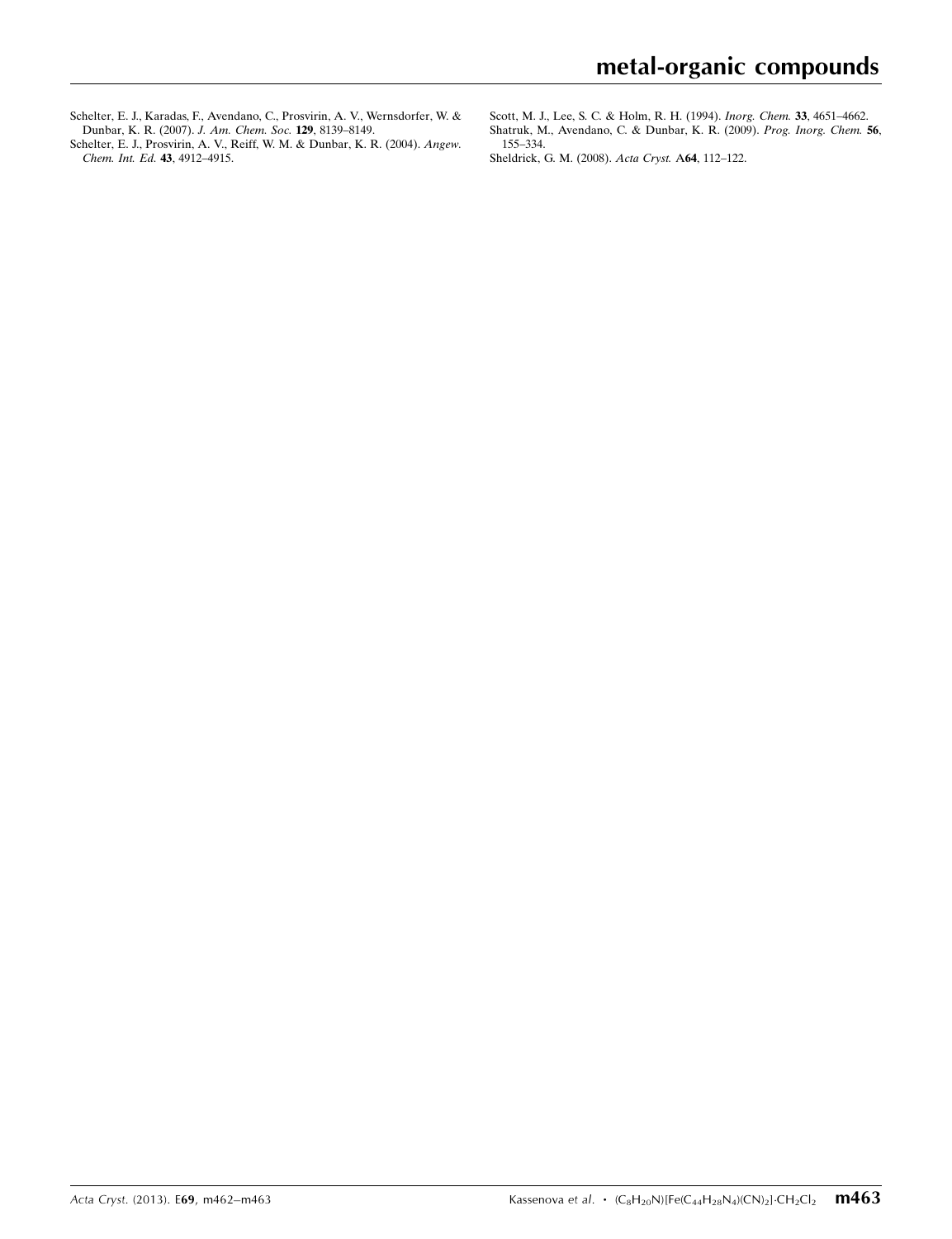# **supporting information**

*Acta Cryst.* (2013). E**69**, m462–m463 [doi:10.1107/S1600536813019119]

# **Tetraethylammonium dicyanido(5,10,15,20-tetraphenylporphyrinato)ferrate(III) dichloromethane monosolvate**

### **Nazira Kassenova, Oleksandr Hietsoi, Rakhmetulla Yerkassov and Michael Shatruk**

#### **S1. Comment**

Mononuclear metal complexes with terminal cyanide ligands have been shown to be useful building blocks for the construction of coordination oligomers and polymers based on the CN-bridged transition metal ions.(Dunbar & Heintz, 1997) A particular interest in these materials stems from the possibility of a judicious design and preparation of magnetically bistable materials, such as single-molecule and single-chain magnets (SMMs and SCMs). (Shatruk *et al.*, 2009) A prerequisite for the existence of SMM and SCM properties is a significant magnetic anisotropy and high groundstate spin value of the transition metal ion. An effective approach uses a combination of two monometallic building blocks to satisfy both these criteria in the final structure.

A number of recent approaches have considered the mononuclear CN-terminated complexes as metalloligands that can be combined with solvated or partially ligated metal ions to create specific molecular shapes in a predictable (modular) manner.(Schelter *et al.*, 2004 and Schelter *et al.*, 2007) With the goal to prepare such metalloligand that would incorporate a magnetically anisotropic metal center, we turned to iron(III) tetraphenylporphyrinato anion,  $[Fe(TPP)]$  (S =  $1/2$ ). It was reported that a reaction between [Fe(TPP)Cl] and KCN leads to the desired salt, K[Fe(TPP)(CN)<sub>2</sub>], and the crystal structure of this salt was established, (Scheidt *et al.*,1980) as well as the structure of its close analogue, in which the K+ ion was ligated by 18-crown-6 macrocycle.(Li *et al.*, 2009) Nevertheless, reports on oligomeric or polymeric CNbridged structures obtained with the [Fe(TPP)<sub>2</sub>(CN)<sub>2</sub>] building block are very scarce.(Scott *et al.*, 1994 and Corsi *et al.*, 1999) Therefore, we set out to obtain a convenient, readily soluble precursor that could be used for the preparation of such structures.

A metathesis reaction between  $K[Fe(TPP)(CN)_2]$  and  $(Et_4N)Cl$  led to the isolation of dark-violet solid,  $(Et_4N)[Fe(TPP)]$  $(CN)_2$ ] that could be readily recrystallized from  $CH_2Cl_2/Et_2O$ . The compound is soluble in a variety of organic solvents, including dichloromethane, chloroform, acetonitrile, acetone, and *N*,*N*′-dimethylformamide. The results of our current efforts to use this precursor in the preparation of CN-bridged multinuclear assemblies will be reported in due course.

#### **S2. Experimental**

### *Caution: Potassium cyanide (KCN) used in this preparation is extremely poisonous. It should be used in small amounts and handled with great care!*

[Fe(TPP)Cl] (200 mg, 0.284 mmol) was dissolved in 50 mL of methanol. To this solution was added an excess of KCN (185 mg, 2.84 mmol), and the reaction mixture was stirred under reflux for 12 h. After cooling down to room temperature, the obtained dark-violet solid was recovered by filtration and washed thoroughly with copious amount of water to remove the remaining KCN. The filter cake was redissolved in 200 mL of acetonitrile and filtered. The filtrate was evaporated to dryness. The dark-violet solid residue was redissolved in 50 mL of dichloromethane and layered with an equal volume of diethyl ether in a Schlenk tube. Within a few hours, needle-like dark-violet crystals of  $(Et_AN)[Fe(TPP)$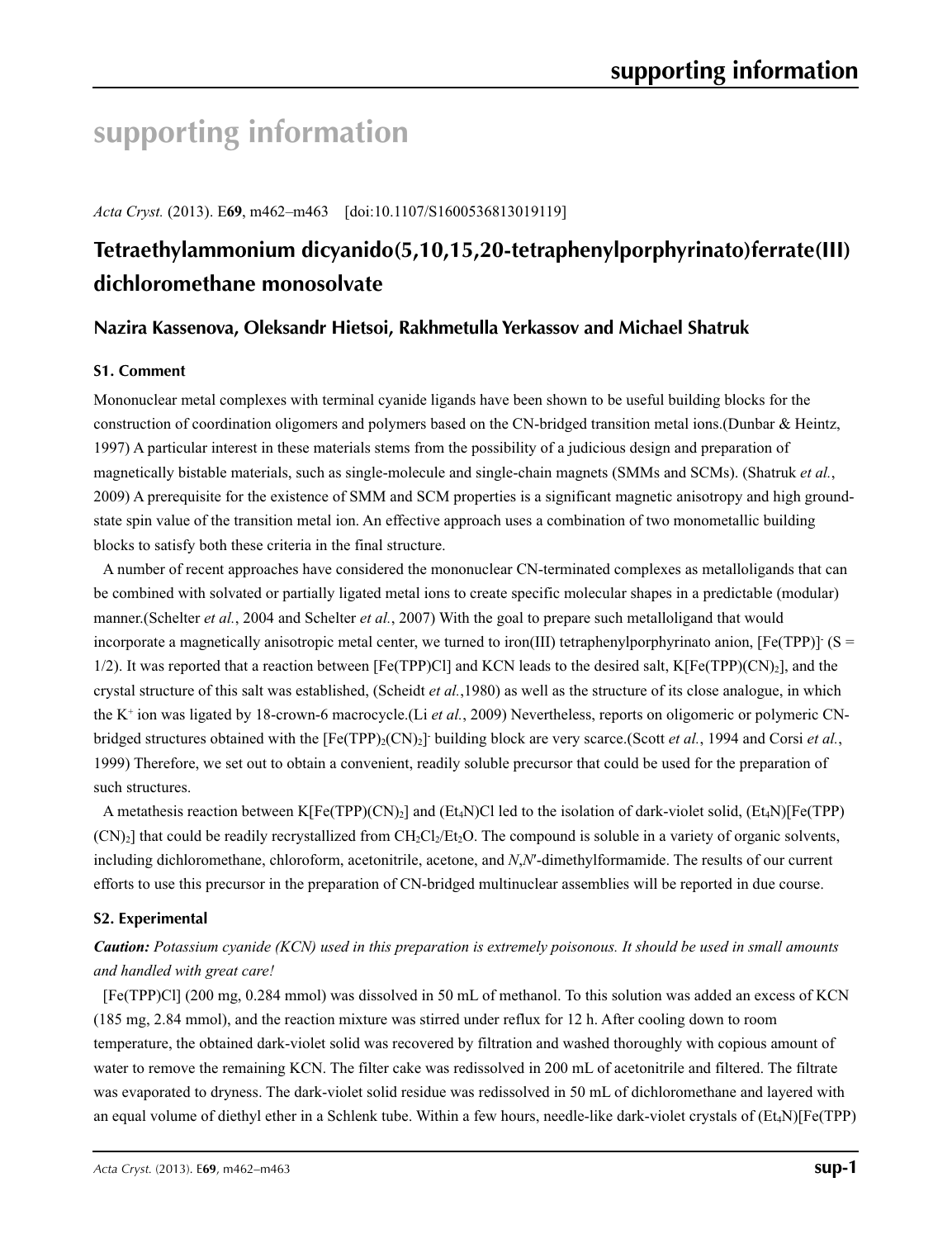$(CN)_2$ ] appeared in the the tube. The crystals were harvested once the diffusion of Et<sub>2</sub>O into the solution of the complex was complete.

#### **S3. Refinement**

The tetraethylammonium cation was disordered over two positions around the central N atom, which were refined under the constraint that the total occupancy of both position is equal to 1. The interstitial dichloromethane molecule was disordered over three positions, the total occupancy of which also was set equal to 1. (An attempt to refine the CH<sub>2</sub>Cl<sub>2</sub>) molecule with only two disorder components consisently led to the appearance of significant peaks in the difference Fourier electron density maps.) The isotropic atomic displacement parameters (ADPs) of all C atoms from the three disorder components of the  $CH_2Cl_2$  molecule were set equal, in order to minimize the correlation with the site occupancy factors (SOFs) and taking into account that these atoms were located nearby one another. The Cl atoms of the  $CH_2Cl_2$ molecule were refined anisotropically, since the isotropic refinement consistently led to the appearance of significant residual electron density peaks in the vicinity of these atoms. To minimize the correlation between the ADPs and SOFs, the ADPs of the disordered Cl atoms that appeared closer than 1.2 Å to each other were restricted to be similar, using the SIMU instruction in *SHELXL*.



#### **Figure 1**

Approximately octahedral coordination about one Fe<sup>III</sup>. Displacement ellipsoids are drawn at the 50% probability level.

#### **Tetraethylammonium dicyanido(5,10,15,20-tetraphenylporphyrinato)ferrate(III) dichloromethane monosolvate**

| Crystal data                                                                                                           |                     |
|------------------------------------------------------------------------------------------------------------------------|---------------------|
| $(C_8H_{20}N)$ [Fe(C <sub>44</sub> H <sub>28</sub> N <sub>4</sub> )(CN) <sub>2</sub> ]·CH <sub>2</sub> Cl <sub>2</sub> | Hall symbol: -P 1   |
| $M_r = 935.77$                                                                                                         | $a = 11.0069(8)$ Å  |
| Triclinic, P1                                                                                                          | $b = 15.0344(11)$ Å |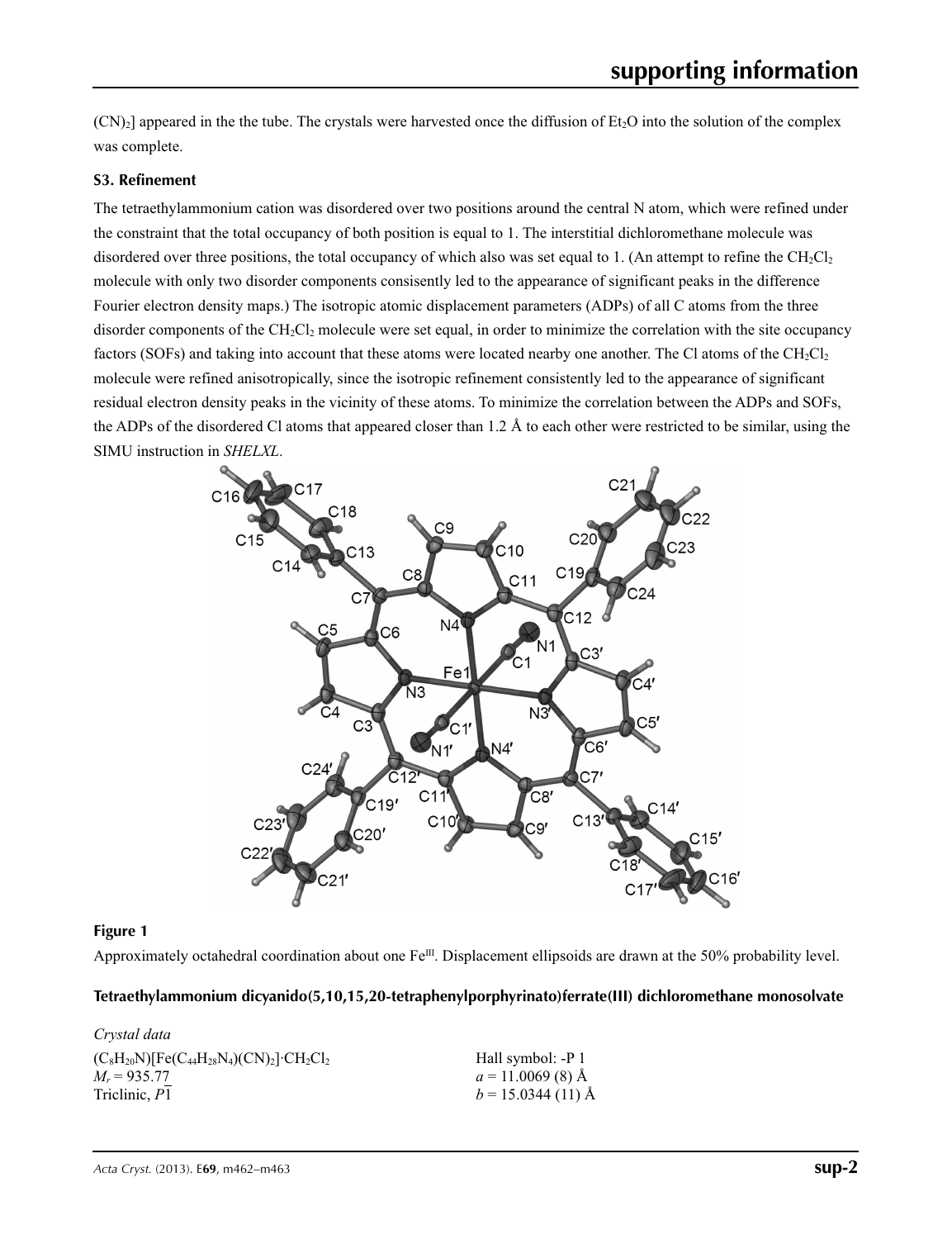$c = 15.4350(11)$  Å  $\alpha$  = 80.075 (1)<sup>o</sup>  $\beta$  = 77.527 (1)<sup>o</sup>  $\gamma$  = 83.077 (1)<sup>o</sup>  $V = 2447.4$  (3)  $\AA$ <sup>3</sup>  $Z = 2$  $F(000) = 978$ 

*Data collection*

Bruker APEXII CCD area-detector diffractometer Radiation source: fine-focus sealed tube Graphite monochromator profile data from *ω* scans Absorption correction: numerical (*SADABS*; Bruker, 2003)  $T_{\text{min}} = 0.905$ ,  $T_{\text{max}} = 0.960$ 

#### *Refinement*

Refinement on *F*<sup>2</sup> Least-squares matrix: full  $R[F^2 > 2\sigma(F^2)] = 0.050$  $wR(F^2) = 0.129$  $S = 1.12$ 9891 reflections 682 parameters 37 restraints Primary atom site location: structure-invariant direct methods map

 $D_x = 1.270$  Mg m<sup>-3</sup> Mo *Kα* radiation,  $\lambda = 0.71073$  Å Cell parameters from 374 reflections  $\mu$  = 0.46 mm<sup>-1</sup>  $T = 173$  K Block, violet  $0.22 \times 0.15 \times 0.09$  mm

19913 measured reflections 9891 independent reflections 7117 reflections with  $I > 2\sigma(I)$  $R_{\text{int}} = 0.034$  $\theta_{\text{max}} = 26.4^{\circ}, \theta_{\text{min}} = 1.8^{\circ}$  $h = -13 \rightarrow 13$  $k = -18 \rightarrow 18$ *l* = −19→19

Secondary atom site location: difference Fourier Hydrogen site location: inferred from neighbouring sites H atoms treated by a mixture of independent and constrained refinement  $w = 1/[\sigma^2 (F_o^2) + (0.0577P)^2]$ where  $P = (F_o^2 + 2F_c^2)/3$  $(\Delta/\sigma)_{\text{max}} = 0.011$ Δ*ρ*max = 0.40 e Å−3  $\Delta \rho_{\text{min}} = -0.43$  e Å<sup>-3</sup>

#### *Special details*

**Geometry**. All e.s.d.'s (except the e.s.d. in the dihedral angle between two l.s. planes) are estimated using the full covariance matrix. The cell e.s.d.'s are taken into account individually in the estimation of e.s.d.'s in distances, angles and torsion angles; correlations between e.s.d.'s in cell parameters are only used when they are defined by crystal symmetry. An approximate (isotropic) treatment of cell e.s.d.'s is used for estimating e.s.d.'s involving l.s. planes.

**Refinement**. Refinement of  $F^2$  against ALL reflections. The weighted *R*-factor  $wR$  and goodness of fit *S* are based on  $F^2$ , conventional *R*-factors *R* are based on *F*, with *F* set to zero for negative *F*<sup>2</sup>. The threshold expression of  $F^2 > \sigma(F^2)$  is used only for calculating *R*-factors(gt) *etc*. and is not relevant to the choice of reflections for refinement. *R*-factors based on *F*<sup>2</sup> are statistically about twice as large as those based on *F*, and *R*- factors based on ALL data will be even larger.

*Fractional atomic coordinates and isotropic or equivalent isotropic displacement parameters (Å<sup>2</sup>)* 

|                 | $\mathcal{X}$ | v              | z           | $U_{\rm iso} * / U_{\rm eq}$ | Occ. (2) |
|-----------------|---------------|----------------|-------------|------------------------------|----------|
| Fe1             | 0.0000        | 0.5000         | 0.0000      | 0.01869(13)                  |          |
| Fe <sub>2</sub> | 0.5000        | 0.0000         | 0.5000      | 0.01952(13)                  |          |
| N1              | $-0.1628(2)$  | 0.42371(15)    | 0.18511(15) | 0.0333(5)                    |          |
| N <sub>2</sub>  | 0.2623(2)     | $-0.04837(16)$ | 0.44363(15) | 0.0379(6)                    |          |
| N <sub>3</sub>  | 0.14203(17)   | 0.41953(12)    | 0.03907(12) | 0.0205(4)                    |          |
| N <sub>4</sub>  | 0.04346(17)   | 0.59835(12)    | 0.05767(12) | 0.0197(4)                    |          |
| N <sub>5</sub>  | 0.46273(17)   | 0.12961(13)    | 0.44784(12) | 0.0215(4)                    |          |
| N <sub>6</sub>  | 0.60197(17)   | $-0.02392(13)$ | 0.38148(12) | 0.0218(4)                    |          |
| N7              | 0.00444(19)   | 0.17939(14)    | 0.34375(14) | 0.0297(5)                    |          |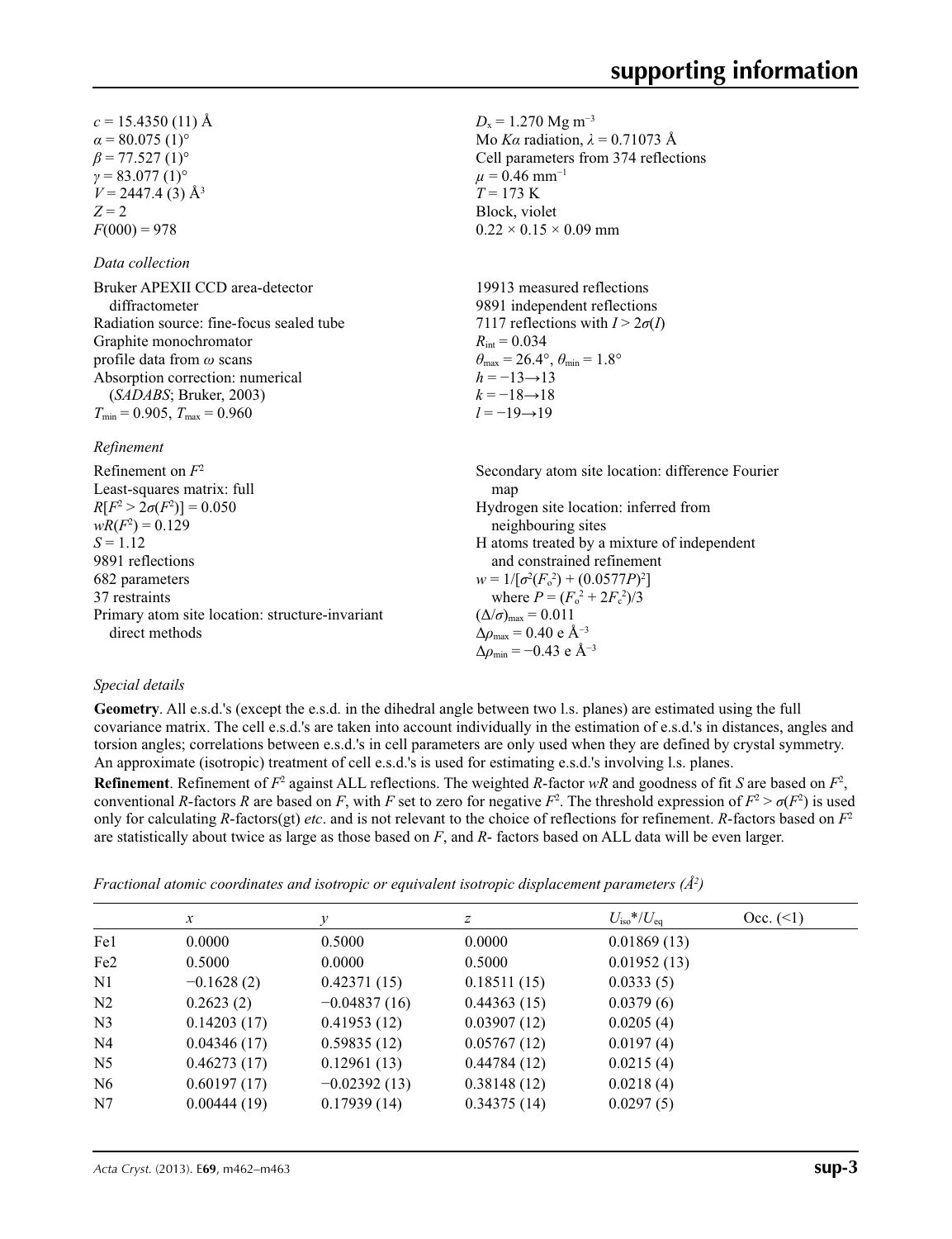| C <sub>1</sub>  | $-0.1057(2)$ | 0.45270(16)    | 0.11609(17)    | 0.0220(5)  |
|-----------------|--------------|----------------|----------------|------------|
| C2              | 0.3502(2)    | $-0.03109(16)$ | 0.46476(15)    | 0.0242(5)  |
| C <sub>3</sub>  | 0.1698(2)    | 0.32906(16)    | 0.03127(15)    | 0.0220(5)  |
| C <sub>4</sub>  | 0.2723(2)    | 0.29234(17)    | 0.07419(16)    | 0.0267(6)  |
| H <sub>4</sub>  | 0.3093       | 0.2317         | 0.0778         | $0.032*$   |
| C <sub>5</sub>  | 0.3062(2)    | 0.36000(16)    | 0.10847(17)    | 0.0279(6)  |
| H <sub>5</sub>  | 0.3723       | 0.3562         | 0.1400         | $0.033*$   |
| C6              | 0.2240(2)    | 0.43871(16)    | 0.08838(15)    | 0.0216(5)  |
| C7              | 0.2201(2)    | 0.51980(16)    | 0.12243(15)    | 0.0219(5)  |
| C8              | 0.1332(2)    | 0.59287(15)    | 0.10891(15)    | 0.0207(5)  |
| C9              | 0.1306(2)    | 0.67796(16)    | 0.14082(16)    | 0.0254(6)  |
| H9              | 0.1812       | 0.6913         | 0.1788         | $0.030*$   |
| C10             | 0.0428(2)    | 0.73499(16)    | 0.10639(16)    | 0.0258(6)  |
| H10             | 0.0207       | 0.7964         | 0.1150         | $0.031*$   |
| C11             | $-0.0111(2)$ | 0.68592(15)    | 0.05439(15)    | 0.0223(5)  |
| C12             | $-0.1068(2)$ | 0.72216(16)    | 0.00936(16)    | 0.0229(5)  |
| C13             | 0.3131(2)    | 0.52463(16)    | 0.17977(17)    | 0.0257(6)  |
| C14             | 0.2745(3)    | 0.52788(18)    | 0.27039(18)    | 0.0372(7)  |
| H14             | 0.1879       | 0.5300         | 0.2964         | $0.045*$   |
| C15             | 0.3606(3)    | 0.5280(2)      | 0.3240(2)      | 0.0526(9)  |
| H15             | 0.3327       | 0.5308         | 0.3862         | $0.063*$   |
| C16             | 0.4861(4)    | 0.5242(2)      | 0.2874(3)      | 0.0601(10) |
| H <sub>16</sub> | 0.5448       | 0.5234         | 0.3246         | $0.072*$   |
| C17             | 0.5266(3)    | 0.5217(2)      | 0.1978(3)      | 0.0596(10) |
| H17             | 0.6135       | 0.5194         | 0.1726         | $0.072*$   |
| C18             | 0.4402(2)    | 0.52258(19)    | 0.1431(2)      | 0.0414(7)  |
| H18             | 0.4686       | 0.5218         | 0.0805         | $0.050*$   |
| C19             | $-0.1397(2)$ | 0.82238(17)    | $-0.00045(16)$ | 0.0271(6)  |
| C20             | $-0.0519(3)$ | 0.87988(17)    | $-0.05242(18)$ | 0.0355(7)  |
| H20             | 0.0295       | 0.8552         | $-0.0765$      | $0.043*$   |
| C21             | $-0.0822(3)$ | 0.97271(19)    | $-0.0692(2)$   | 0.0467(8)  |
| H21             | $-0.0215$    | 1.0110         | $-0.1045$      | $0.056*$   |
| C22             | $-0.1998(3)$ | 1.0094(2)      | $-0.0350(2)$   | 0.0501(9)  |
| H <sub>22</sub> | $-0.2210$    | 1.0728         | $-0.0476$      | $0.060*$   |
| C <sub>23</sub> | $-0.2868(3)$ | 0.9538(2)      | 0.0175(2)      | 0.0457(8)  |
| H <sub>23</sub> | $-0.3678$    | 0.9792         | 0.0418         | $0.055*$   |
| C <sub>24</sub> | $-0.2568(3)$ | 0.86053(18)    | 0.03540(18)    | 0.0357(7)  |
| H <sub>24</sub> | $-0.3172$    | 0.8229         | 0.0724         | $0.043*$   |
| C <sub>25</sub> | 0.3902(2)    | 0.19649(16)    | 0.49195(16)    | 0.0234(5)  |
| C <sub>26</sub> | 0.3856(2)    | 0.27988(17)    | 0.43057(17)    | 0.0310(6)  |
| H <sub>26</sub> | 0.3441       | 0.3363         | 0.4445         | $0.037*$   |
| C27             | 0.4508(2)    | 0.26329(16)    | 0.35002(17)    | 0.0291(6)  |
| H27             | 0.4624       | 0.3056         | 0.2962         | $0.035*$   |
| C28             | 0.5000(2)    | 0.16996(16)    | 0.36010(16)    | 0.0233(5)  |
| C29             | 0.5730(2)    | 0.12724(16)    | 0.29087(15)    | 0.0234(5)  |
| C30             | 0.6228(2)    | 0.03713(16)    | 0.30303(15)    | 0.0227(5)  |
| C31             | 0.7066(2)    | $-0.00506(17)$ | 0.23383(16)    | 0.0287(6)  |
| H31             | 0.7364       | 0.0228         | 0.1741         | $0.034*$   |
|                 |              |                |                |            |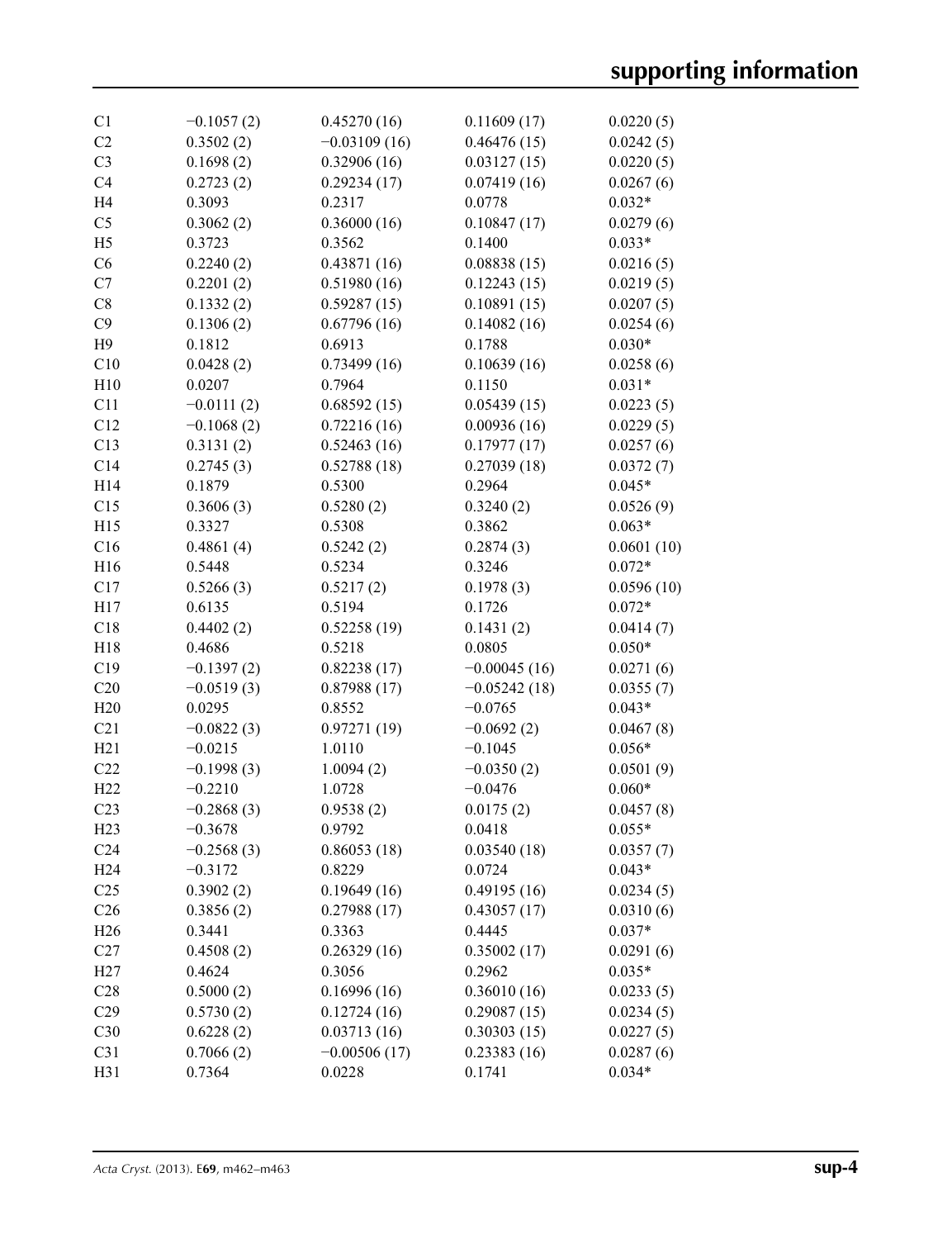| C32               | 0.7351(2)    | $-0.09116(17)$ | 0.26913(16) | 0.0281(6)  |          |
|-------------------|--------------|----------------|-------------|------------|----------|
| H32               | 0.7891       | $-0.1354$      | 0.2391      | $0.034*$   |          |
| C33               | 0.6684(2)    | $-0.10386(16)$ | 0.36095(15) | 0.0229(5)  |          |
| C <sub>34</sub>   | 0.6721(2)    | $-0.18564(16)$ | 0.41893(16) | 0.0251(6)  |          |
| C35               | 0.5930(2)    | 0.17737(16)    | 0.19703(16) | 0.0246(5)  |          |
| C36               | 0.5446(2)    | 0.14431(17)    | 0.13316(16) | 0.0265(6)  |          |
| H36               | 0.5002       | 0.0915         | 0.1503      | $0.032*$   |          |
| C37               | 0.5608(2)    | 0.18797(17)    | 0.04515(16) | 0.0290(6)  |          |
| H37               | 0.5285       | 0.1646         | 0.0021      | $0.035*$   |          |
| C38               | 0.6235(2)    | 0.26498(19)    | 0.02011(18) | 0.0345(6)  |          |
| H38               | 0.6333       | 0.2954         | $-0.0399$   | $0.041*$   |          |
| C39               | 0.6723(2)    | 0.29803(19)    | 0.08211(18) | 0.0356(7)  |          |
| H39               | 0.7166       | 0.3508         | 0.0643      | $0.043*$   |          |
| C40               | 0.6571(2)    | 0.25502(17)    | 0.16997(17) | 0.0302(6)  |          |
| H40               | 0.6907       | 0.2786         | 0.2122      | $0.036*$   |          |
| C <sub>41</sub>   | 0.7494(2)    | $-0.26561(17)$ | 0.38376(16) | 0.0291(6)  |          |
| C42               | 0.7143(3)    | $-0.3075(2)$   | 0.3214(2)   | 0.0585(10) |          |
| H42               | 0.6396       | $-0.2854$      | 0.3006      | $0.070*$   |          |
| C43               | 0.7865(3)    | $-0.3816(2)$   | 0.2883(3)   | 0.0655(11) |          |
| H43               | 0.7602       | $-0.4099$      | 0.2458      | $0.079*$   |          |
| C44               | 0.8940(3)    | $-0.4134(2)$   | 0.3167(2)   | 0.0540(9)  |          |
| H44               | 0.9434       | $-0.4640$      | 0.2943      | $0.065*$   |          |
| C45               | 0.9299(4)    | $-0.3726(3)$   | 0.3767(3)   | 0.0819(13) |          |
| H45               | 1.0050       | $-0.3949$      | 0.3970      | $0.098*$   |          |
| C46               | 0.8588(3)    | $-0.2983(2)$   | 0.4095(2)   | 0.0639(11) |          |
| H46               | 0.8873       | $-0.2698$      | 0.4509      | $0.077*$   |          |
| C47A              | 0.0168(4)    | 0.2646(3)      | 0.2738(3)   | 0.0416(11) | 0.710(3) |
| <b>H47A</b>       | $-0.0657$    | 0.2864         | 0.2587      | $0.050*$   | 0.710(3) |
| H47B              | 0.0747       | 0.2502         | 0.2184      | $0.050*$   | 0.710(3) |
| C47B              | 0.0593(8)    | 0.2357(6)      | 0.3891(6)   | 0.034(2)   | 0.290(3) |
| <b>H47C</b>       | 0.1433       | 0.2095         | 0.3982      | $0.041*$   | 0.290(3) |
| H <sub>47</sub> D | 0.0057       | 0.2448         | 0.4478      | $0.041*$   | 0.290(3) |
| C48A              | 0.0676(3)    | 0.3408(2)      | 0.3107(3)   | 0.0724(12) | 0.710(3) |
| <b>H48A</b>       | 0.0074       | 0.3580         | 0.3631      | $0.109*$   | 0.710(3) |
| <b>H48B</b>       | 0.0796       | 0.3939         | 0.2639      | $0.109*$   | 0.710(3) |
| <b>H48C</b>       | 0.1476       | 0.3182         | 0.3280      | $0.109*$   | 0.710(3) |
| C48B              | 0.0676(3)    | 0.3408(2)      | 0.3107(3)   | 0.0724(12) | 0.29     |
| <b>H48D</b>       | 0.0140       | 0.3892         | 0.3388      | $0.109*$   | 0.290(3) |
| <b>H48E</b>       | 0.0394       | 0.3329         | 0.2567      | $0.109*$   | 0.290(3) |
| <b>H48F</b>       | 0.1541       | 0.3572         | 0.2942      | $0.109*$   | 0.290(3) |
| C49A              | $-0.0808(4)$ | 0.1996(3)      | 0.4304(3)   | 0.0385(10) | 0.710(3) |
| H <sub>49</sub> A | $-0.0400$    | 0.2393         | 0.4584      | $0.046*$   | 0.710(3) |
| <b>H49B</b>       | $-0.0933$    | 0.1423         | 0.4724      | $0.046*$   | 0.710(3) |
| C49B              | $-0.1269(8)$ | 0.2211(7)      | 0.3257(6)   | 0.036(2)   | 0.290(3) |
| <b>H49C</b>       | $-0.1668$    | 0.1766         | 0.3031      | $0.043*$   | 0.290(3) |
| <b>H49D</b>       | $-0.1174$    | 0.2757         | 0.2796      | $0.043*$   | 0.290(3) |
| C50A              | $-0.2114(3)$ | 0.2472(2)      | 0.4158(2)   | 0.0580(9)  | 0.710(3) |
| H50A              | $-0.2003$    | 0.3066         | 0.3788      | $0.087*$   | 0.710(3) |
|                   |              |                |             |            |          |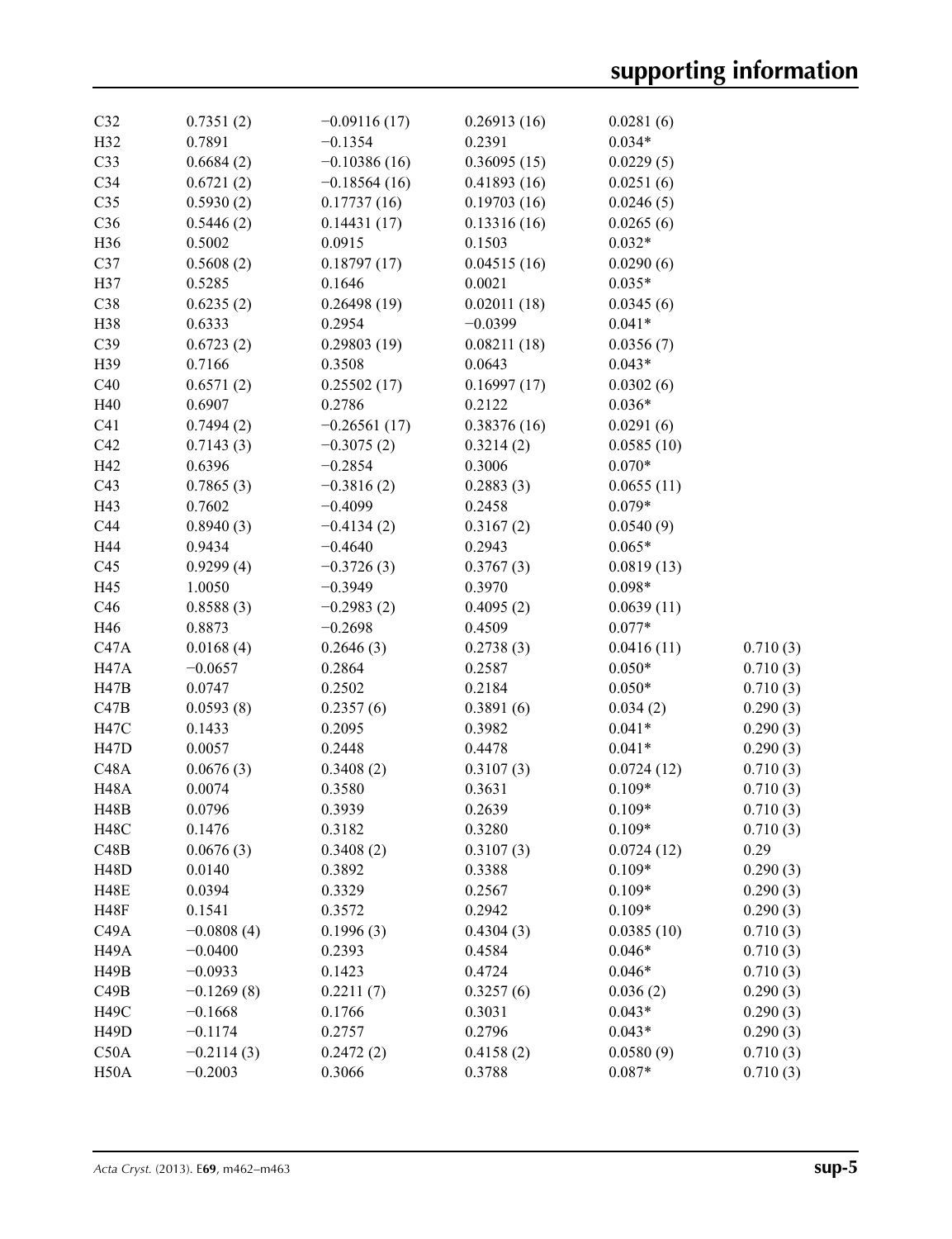| H50B                          | $-0.2651$    | 0.2549     | 0.4740     | $0.087*$     | 0.710(3) |
|-------------------------------|--------------|------------|------------|--------------|----------|
| H50C                          | $-0.2505$    | 0.2096     | 0.3854     | $0.087*$     | 0.710(3) |
| C50B                          | $-0.2114(3)$ | 0.2472(2)  | 0.4158(2)  | 0.0580(9)    | 0.29     |
| H <sub>50</sub> D             | $-0.2720$    | 0.2982     | 0.4018     | $0.087*$     | 0.290(3) |
| H50E                          | $-0.1588$    | 0.2645     | 0.4528     | $0.087*$     | 0.290(3) |
| H50F                          | $-0.2560$    | 0.1950     | 0.4486     | $0.087*$     | 0.290(3) |
| C51A                          | $-0.0429(4)$ | 0.1098(3)  | 0.3038(3)  | 0.0461(12)   | 0.710(3) |
| H51A                          | 0.0114       | 0.1037     | 0.2446     | $0.055*$     | 0.710(3) |
| H51B                          | $-0.1280$    | 0.1316     | 0.2936     | $0.055*$     | 0.710(3) |
| C51B                          | $-0.0146(8)$ | 0.0877(6)  | 0.4082(6)  | 0.028(2)     | 0.290(3) |
| H51C                          | 0.0631       | 0.0665     | 0.4309     | $0.034*$     | 0.290(3) |
| H51D                          | $-0.0821$    | 0.0978     | 0.4603     | $0.034*$     | 0.290(3) |
| C52A                          | $-0.0476(3)$ | 0.0148(2)  | 0.3627(2)  | 0.0537(9)    | 0.710(3) |
| H52A                          | 0.0367       | $-0.0084$  | 0.3713     | $0.081*$     | 0.710(3) |
| H52B                          | $-0.0802$    | $-0.0268$  | 0.3327     | $0.081*$     | 0.710(3) |
| H52C                          | $-0.1022$    | 0.0199     | 0.4212     | $0.081*$     | 0.710(3) |
| C52B                          | $-0.0476(3)$ | 0.0148(2)  | 0.3627(2)  | 0.0537(9)    | 0.29     |
| H52D                          | $-0.1333$    | 0.0287     | 0.3529     | $0.081*$     | 0.290(3) |
| H52E                          | $-0.0408$    | $-0.0440$  | 0.4009     | $0.081*$     | 0.290(3) |
| H52F                          | 0.0100       | 0.0128     | 0.3048     | $0.081*$     | 0.290(3) |
| C53A                          | 0.1330(3)    | 0.1462(3)  | 0.3667(3)  | 0.0353(10)   | 0.710(3) |
| H53A                          | 0.1256       | 0.0918     | 0.4132     | $0.042*$     | 0.710(3) |
| H53B                          | 0.1643       | 0.1940     | 0.3907     | $0.042*$     | 0.710(3) |
| C53B                          | 0.0757(5)    | 0.1613(6)  | 0.2532(6)  | 0.037(2)     | 0.290(3) |
| H53C                          | 0.0788       | 0.2171     | 0.2083     | $0.044*$     | 0.290(3) |
| H53D                          | 0.0399       | 0.1141     | 0.2314     | $0.044*$     | 0.290(3) |
| C54A                          | 0.2278(3)    | 0.1224(3)  | 0.2790(3)  | 0.0806(14)   | 0.710(3) |
| H54A                          | 0.1887       | 0.0851     | 0.2484     | $0.121*$     | 0.710(3) |
| H54B                          | 0.3035       | 0.0889     | 0.2956     | $0.121*$     | 0.710(3) |
| H54C                          | 0.2498       | 0.1786     | 0.2387     | $0.121*$     | 0.710(3) |
| C54B                          | 0.2278(3)    | 0.1224(3)  | 0.2790(3)  | 0.0806(14)   | 0.29     |
| C1A                           | 0.3425(7)    | 0.8040(7)  | 0.3096(5)  | $0.074(2)$ * | 0.584(6) |
| H1A1                          | 0.3902       | 0.7452     | 0.3245     | $0.089*$     | 0.584(6) |
| H1A2                          | 0.3516       | 0.8434     | 0.3527     | $0.089*$     | 0.584(6) |
| Cl <sub>1</sub> A             | 0.1862(3)    | 0.7849(3)  | 0.3279(3)  | 0.1086(13)   | 0.584(6) |
| C12A                          | 0.4121(5)    | 0.8529(5)  | 0.2030(3)  | 0.184(3)     | 0.584(6) |
| C1B                           | 0.3142(15)   | 0.8672(12) | 0.2567(16) | $0.074(2)$ * | 0.202(5) |
| H1B1                          | 0.3383       | 0.8787     | 0.3117     | $0.089*$     | 0.202(5) |
| H1B2                          | 0.3156       | 0.9246     | 0.2141     | $0.089*$     | 0.202(5) |
| C11B                          | 0.1710(10)   | 0.8330(9)  | 0.2823(10) | 0.127(4)     | 0.202(5) |
| Cl2B                          | 0.4202(7)    | 0.7859(7)  | 0.2089(6)  | 0.088(3)     | 0.202(5) |
| C1C                           | 0.409(2)     | 0.8496(11) | 0.2754(14) | $0.074(2)$ * | 0.208(3) |
| H <sub>1</sub> C <sub>1</sub> | 0.5006       | 0.8431     | 0.2727     | $0.089*$     | 0.208(3) |
| H1C2                          | 0.3695       | 0.8831     | 0.3255     | $0.089*$     | 0.208(3) |
| C <sub>11</sub> C             | 0.3561(15)   | 0.7451(6)  | 0.2959(10) | 0.208(8)     | 0.208(3) |
| C <sub>12</sub> C             | 0.3785(13)   | 0.9107(7)  | 0.1765(6)  | 0.142(4)     | 0.208(3) |
| H54D                          | 0.2700(17)   | 0.079(2)   | 0.2397(19) | $0.213*$     | 0.290(3) |
| H54E                          | 0.2180(7)    | 0.093(3)   | 0.3417(8)  | $0.213*$     | 0.290(3) |
|                               |              |            |            |              |          |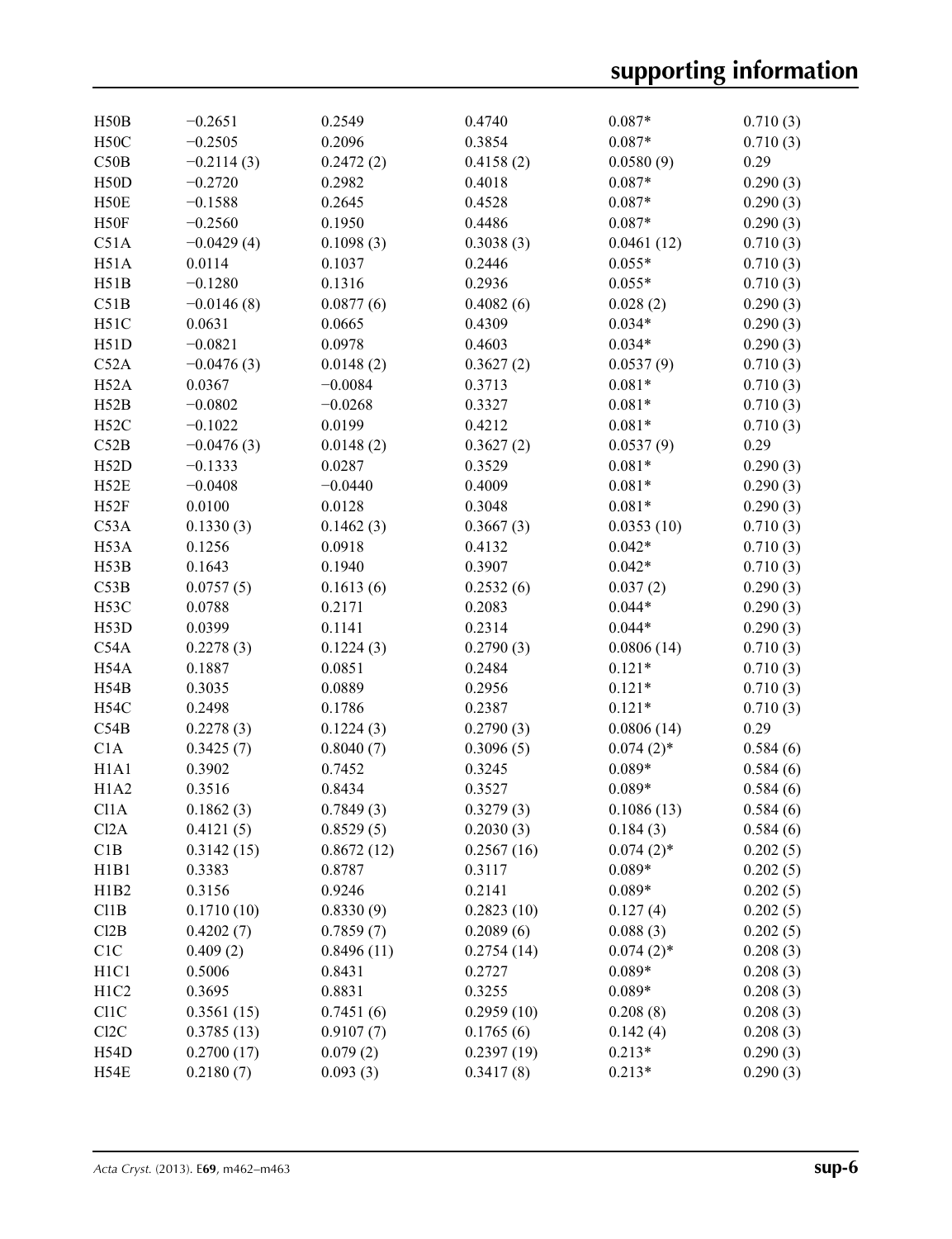| H54F                                   | 0.2780(15) | 0.1741(6)  |            | 0.269(3)      | $0.213*$      | 0.290(3)      |
|----------------------------------------|------------|------------|------------|---------------|---------------|---------------|
| Atomic displacement parameters $(A^2)$ |            |            |            |               |               |               |
|                                        | $U^{11}$   | $U^{22}$   | $U^{33}$   | $U^{12}$      | $U^{13}$      | $U^{23}$      |
| Fe1                                    | 0.0177(3)  | 0.0193(3)  | 0.0194(3)  | 0.00194(19)   | $-0.0052(2)$  | $-0.0044(2)$  |
| Fe <sub>2</sub>                        | 0.0203(3)  | 0.0192(3)  | 0.0185(3)  | $-0.0006(2)$  | $-0.0025(2)$  | $-0.0039(2)$  |
| N1                                     | 0.0309(13) | 0.0365(13) | 0.0309(13) | $-0.0030(10)$ | $-0.0021(11)$ | $-0.0060(11)$ |
| N2                                     | 0.0343(14) | 0.0445(15) | 0.0361(14) | $-0.0105(11)$ | $-0.0102(11)$ | 0.0000(11)    |
| N <sub>3</sub>                         | 0.0194(10) | 0.0203(10) | 0.0219(11) | 0.0028(8)     | $-0.0063(8)$  | $-0.0043(8)$  |
| N <sub>4</sub>                         | 0.0198(10) | 0.0205(10) | 0.0191(10) | 0.0013(8)     | $-0.0053(8)$  | $-0.0039(8)$  |
| N <sub>5</sub>                         | 0.0224(11) | 0.0208(11) | 0.0203(11) | $-0.0019(8)$  | $-0.0014(9)$  | $-0.0041(8)$  |
| N <sub>6</sub>                         | 0.0229(11) | 0.0207(11) | 0.0205(11) | 0.0010(9)     | $-0.0033(9)$  | $-0.0033(8)$  |
| N7                                     | 0.0271(12) | 0.0315(12) | 0.0293(12) | $-0.0027(10)$ | $-0.0089(10)$ | 0.0034(10)    |
| C1                                     | 0.0200(13) | 0.0213(13) | 0.0272(14) | 0.0036(10)    | $-0.0099(11)$ | $-0.0076(11)$ |
| C2                                     | 0.0278(14) | 0.0239(13) | 0.0177(13) | $-0.0010(11)$ | $-0.0011(11)$ | 0.0007(10)    |
| C <sub>3</sub>                         | 0.0192(12) | 0.0235(13) | 0.0217(13) | 0.0068(10)    | $-0.0045(10)$ | $-0.0043(10)$ |
| C4                                     | 0.0245(14) | 0.0253(13) | 0.0303(14) | 0.0087(11)    | $-0.0091(11)$ | $-0.0071(11)$ |
| C <sub>5</sub>                         | 0.0225(13) | 0.0310(15) | 0.0320(15) | 0.0063(11)    | $-0.0125(11)$ | $-0.0071(12)$ |
| C6                                     | 0.0180(12) | 0.0242(13) | 0.0214(13) | 0.0031(10)    | $-0.0043(10)$ | $-0.0028(10)$ |
| C7                                     | 0.0185(12) | 0.0242(13) | 0.0233(13) | $-0.0010(10)$ | $-0.0055(10)$ | $-0.0035(10)$ |
| C8                                     | 0.0183(12) | 0.0230(13) | 0.0199(12) | $-0.0020(10)$ | $-0.0032(10)$ | $-0.0015(10)$ |
| C9                                     | 0.0282(14) | 0.0284(14) | 0.0224(13) | $-0.0022(11)$ | $-0.0081(11)$ | $-0.0082(11)$ |
| C10                                    | 0.0295(14) | 0.0216(13) | 0.0280(14) | 0.0021(11)    | $-0.0080(11)$ | $-0.0087(11)$ |
| C11                                    | 0.0232(13) | 0.0213(13) | 0.0222(13) | 0.0014(10)    | $-0.0047(10)$ | $-0.0049(10)$ |
| C12                                    | 0.0223(13) | 0.0218(13) | 0.0238(13) | 0.0038(10)    | $-0.0042(10)$ | $-0.0060(10)$ |
| C13                                    | 0.0227(13) | 0.0217(13) | 0.0352(15) | 0.0023(10)    | $-0.0122(11)$ | $-0.0061(11)$ |
| C14                                    | 0.0432(17) | 0.0341(16) | 0.0395(17) | $-0.0068(13)$ | $-0.0173(14)$ | $-0.0060(13)$ |
| C15                                    | 0.072(2)   | 0.048(2)   | 0.048(2)   | $-0.0080(18)$ | $-0.0355(18)$ | $-0.0036(16)$ |
| C16                                    | 0.069(3)   | 0.047(2)   | 0.083(3)   | 0.0031(18)    | $-0.059(2)$   | $-0.0119(19)$ |
| C17                                    | 0.0314(17) | 0.056(2)   | 0.106(3)   | 0.0034(15)    | $-0.035(2)$   | $-0.030(2)$   |
| C18                                    | 0.0271(15) | 0.0437(17) | 0.059(2)   | 0.0036(13)    | $-0.0135(14)$ | $-0.0211(15)$ |
| C19                                    | 0.0340(15) | 0.0252(13) | 0.0260(14) | 0.0059(11)    | $-0.0154(12)$ | $-0.0083(11)$ |
| C20                                    | 0.0439(17) | 0.0275(15) | 0.0385(16) | 0.0023(13)    | $-0.0162(14)$ | $-0.0076(12)$ |
| C <sub>21</sub>                        | 0.065(2)   | 0.0254(16) | 0.053(2)   | $-0.0028(15)$ | $-0.0207(17)$ | $-0.0041(14)$ |
| C22                                    | 0.074(2)   | 0.0238(16) | 0.058(2)   | 0.0129(16)    | $-0.0295(19)$ | $-0.0128(15)$ |
| C <sub>23</sub>                        | 0.055(2)   | 0.0371(17) | 0.0500(19) | 0.0236(15)    | $-0.0226(16)$ | $-0.0235(15)$ |
| C <sub>24</sub>                        | 0.0398(16) | 0.0338(16) | 0.0370(16) | 0.0084(13)    | $-0.0143(13)$ | $-0.0146(13)$ |
| C <sub>25</sub>                        | 0.0248(13) | 0.0192(13) | 0.0256(13) | 0.0011(10)    | $-0.0047(11)$ | $-0.0043(10)$ |
| C <sub>26</sub>                        | 0.0364(16) | 0.0211(14) | 0.0310(15) | 0.0033(11)    | $-0.0011(12)$ | $-0.0029(11)$ |
| C27                                    | 0.0353(15) | 0.0220(13) | 0.0266(14) | 0.0019(11)    | $-0.0053(12)$ | 0.0013(11)    |
| C28                                    | 0.0237(13) | 0.0229(13) | 0.0225(13) | $-0.0025(10)$ | $-0.0034(10)$ | $-0.0026(10)$ |
| C29                                    | 0.0234(13) | 0.0258(13) | 0.0205(13) | $-0.0048(11)$ | $-0.0029(10)$ | $-0.0019(10)$ |
| C30                                    | 0.0233(13) | 0.0245(13) | 0.0201(13) | $-0.0014(10)$ | $-0.0036(10)$ | $-0.0041(10)$ |
| C31                                    | 0.0312(15) | 0.0349(15) | 0.0172(13) | 0.0019(12)    | $-0.0004(11)$ | $-0.0054(11)$ |
| C32                                    | 0.0318(15) | 0.0301(15) | 0.0204(13) | 0.0049(11)    | $-0.0019(11)$ | $-0.0078(11)$ |
| C <sub>33</sub>                        | 0.0225(13) | 0.0233(13) | 0.0221(13) | 0.0005(10)    | $-0.0027(10)$ | $-0.0050(10)$ |
| C34                                    | 0.0243(13) | 0.0245(13) | 0.0265(14) | 0.0010(11)    | $-0.0032(11)$ | $-0.0081(11)$ |

**supporting information**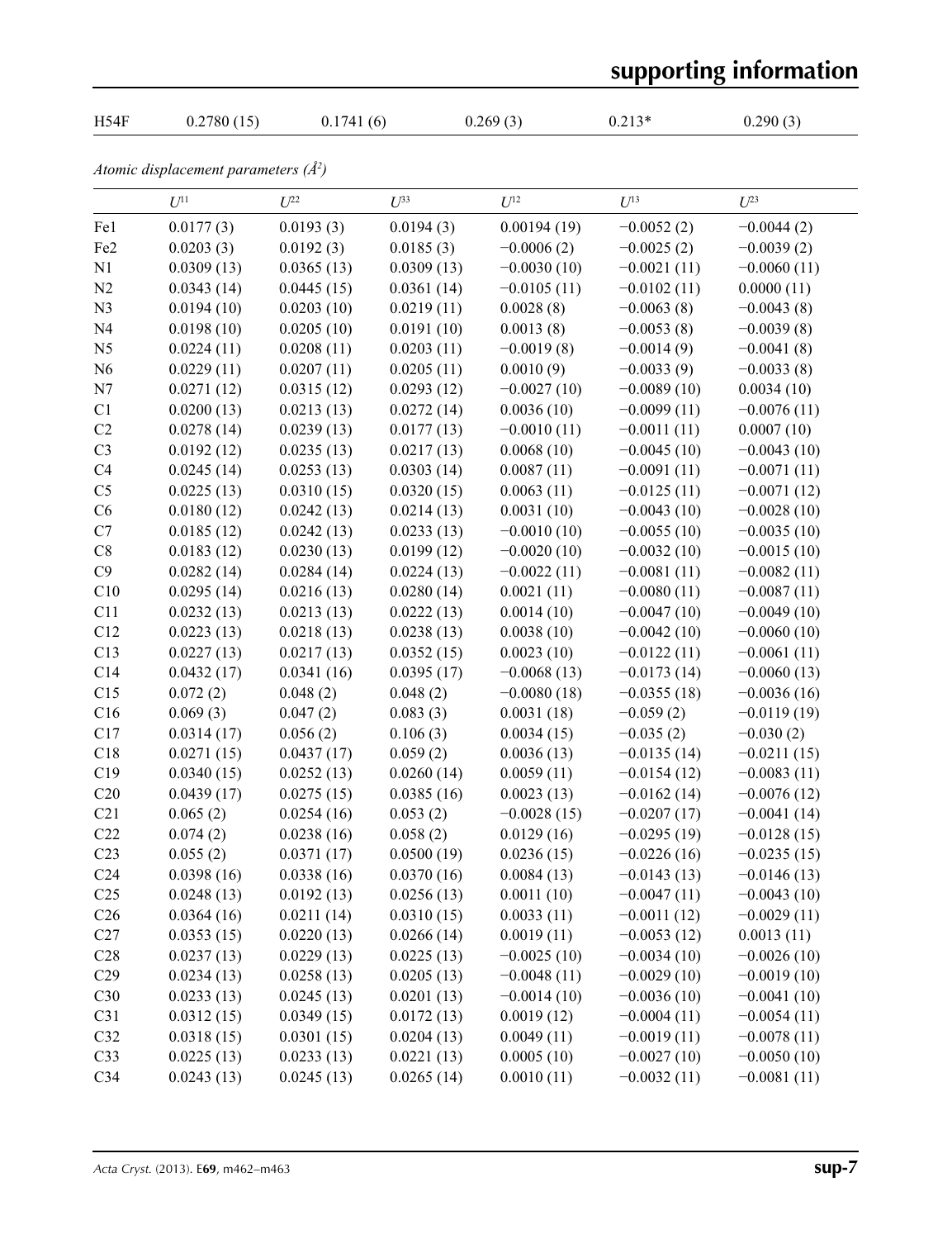# **supporting information**

| C <sub>35</sub>   | 0.0233(13) | 0.0245(13) | 0.0223(13) | 0.0025(11)    | $-0.0004(10)$ | $-0.0020(10)$ |
|-------------------|------------|------------|------------|---------------|---------------|---------------|
| C36               | 0.0242(13) | 0.0257(13) | 0.0280(14) | 0.0011(11)    | $-0.0036(11)$ | $-0.0040(11)$ |
| C37               | 0.0236(14) | 0.0378(16) | 0.0238(14) | 0.0067(12)    | $-0.0042(11)$ | $-0.0066(12)$ |
| C38               | 0.0309(15) | 0.0411(17) | 0.0252(14) | 0.0032(13)    | $-0.0024(12)$ | 0.0038(12)    |
| C39               | 0.0319(15) | 0.0376(16) | 0.0319(16) | $-0.0070(13)$ | 0.0004(12)    | 0.0035(13)    |
| C40               | 0.0324(15) | 0.0317(15) | 0.0256(14) | $-0.0046(12)$ | $-0.0036(12)$ | $-0.0030(11)$ |
| C <sub>41</sub>   | 0.0337(15) | 0.0244(14) | 0.0244(14) | 0.0016(11)    | 0.0024(12)    | $-0.0034(11)$ |
| C42               | 0.0323(17) | 0.061(2)   | 0.093(3)   | 0.0073(15)    | $-0.0122(18)$ | $-0.050(2)$   |
| C43               | 0.045(2)   | 0.054(2)   | 0.104(3)   | $-0.0023(17)$ | 0.001(2)      | $-0.052(2)$   |
| C44               | 0.055(2)   | 0.0324(17) | 0.061(2)   | 0.0126(15)    | 0.0128(18)    | $-0.0148(16)$ |
| C45               | 0.069(3)   | 0.102(3)   | 0.077(3)   | 0.057(2)      | $-0.030(2)$   | $-0.046(3)$   |
| C46               | 0.056(2)   | 0.084(3)   | 0.062(2)   | 0.0368(19)    | $-0.0269(18)$ | $-0.048(2)$   |
| C47A              | 0.038(2)   | 0.040(2)   | 0.039(2)   | 0.0023(19)    | $-0.0091(19)$ | 0.0141(19)    |
| C47B              | 0.023(5)   | 0.041(6)   | 0.040(6)   | $-0.009(4)$   | $-0.009(4)$   | $-0.004(4)$   |
| C <sub>48</sub> A | 0.063(2)   | 0.038(2)   | 0.108(3)   | $-0.0171(18)$ | 0.006(2)      | $-0.008(2)$   |
| C48B              | 0.063(2)   | 0.038(2)   | 0.108(3)   | $-0.0171(18)$ | 0.006(2)      | $-0.008(2)$   |
| C49A              | 0.036(2)   | 0.042(2)   | 0.035(2)   | $-0.0070(19)$ | $-0.0023(19)$ | $-0.0026(19)$ |
| C49B              | 0.032(5)   | 0.039(6)   | 0.038(6)   | $-0.008(4)$   | $-0.020(4)$   | 0.011(4)      |
| C50A              | 0.0380(19) | 0.054(2)   | 0.072(2)   | 0.0066(16)    | 0.0001(17)    | $-0.0049(19)$ |
| C50B              | 0.0380(19) | 0.054(2)   | 0.072(2)   | 0.0066(16)    | 0.0001(17)    | $-0.0049(19)$ |
| C51A              | 0.034(2)   | 0.051(3)   | 0.063(3)   | 0.001(2)      | $-0.024(2)$   | $-0.017(2)$   |
| C51B              | 0.023(5)   | 0.029(5)   | 0.030(5)   | $-0.003(4)$   | $-0.010(4)$   | 0.010(4)      |
| C52A              | 0.057(2)   | 0.0359(18) | 0.072(2)   | $-0.0098(16)$ | $-0.0217(18)$ | $-0.0050(17)$ |
| C52B              | 0.057(2)   | 0.0359(18) | 0.072(2)   | $-0.0098(16)$ | $-0.0217(18)$ | $-0.0050(17)$ |
| C53A              | 0.030(2)   | 0.035(2)   | 0.041(2)   | $-0.0074(18)$ | $-0.0176(18)$ | 0.0106(18)    |
| C53B              | 0.049(6)   | 0.043(6)   | 0.017(5)   | $-0.001(5)$   | $-0.007(4)$   | $-0.001(4)$   |
| C54A              | 0.046(2)   | 0.062(2)   | 0.099(3)   | 0.0162(18)    | 0.025(2)      | 0.020(2)      |
| C54B              | 0.046(2)   | 0.062(2)   | 0.099(3)   | 0.0162(18)    | 0.025(2)      | 0.020(2)      |
| C11A              | 0.094(2)   | 0.141(3)   | 0.116(3)   | 0.010(2)      | $-0.0330(17)$ | $-0.088(2)$   |
| C12A              | 0.178(4)   | 0.257(8)   | 0.076(3)   | 0.039(5)      | 0.004(2)      | 0.008(4)      |
| C11B              | 0.115(6)   | 0.134(9)   | 0.165(11)  | 0.025(6)      | $-0.063(7)$   | $-0.095(8)$   |
| Cl2B              | 0.089(5)   | 0.121(7)   | 0.066(5)   | $-0.013(5)$   | $-0.022(3)$   | $-0.037(5)$   |
| C11C              | 0.345(19)  | 0.085(6)   | 0.247(15)  | $-0.047(8)$   | $-0.204(15)$  | 0.035(7)      |
| C12C              | 0.230(12)  | 0.140(8)   | 0.073(6)   | $-0.061(8)$   | $-0.033(6)$   | $-0.029(5)$   |

### *Geometric parameters (Å, º)*

| $Fe1 - C1$               | 1.982(3)   | $C30-C31$                 | 1.435(3) |  |
|--------------------------|------------|---------------------------|----------|--|
| $Fe1-C1i$                | 1.982(3)   | $C31 - C32$               | 1.343(3) |  |
| $Fe1 - N3$ <sup>i</sup>  | 1.9928(18) | $C31 - H31$               | 0.9500   |  |
| $Fe1 - N3$               | 1.9928(18) | $C32-C33$                 | 1.440(3) |  |
| $Fe1 - N4$               | 2.0038(17) | $C32-H32$                 | 0.9500   |  |
| $Fe1 - N4$ <sup>i</sup>  | 2.0038(17) | $C33-C34$                 | 1.392(3) |  |
| $Fe2-C2$                 | 1.973(2)   | $C34 - C25$ <sup>ii</sup> | 1.390(3) |  |
| $Fe2-C2ii$               | 1.973(2)   | $C34 - C41$               | 1.498(3) |  |
| $Fe2 - N6$ <sup>ii</sup> | 1.9945(19) | $C35 - C40$               | 1.393(3) |  |
| $Fe2 - N6$               | 1.9946(19) | $C35 - C36$               | 1.401(3) |  |
| $Fe2 - N5$ <sup>ii</sup> | 2.0056(19) | $C36-C37$                 | 1.387(3) |  |
|                          |            |                           |          |  |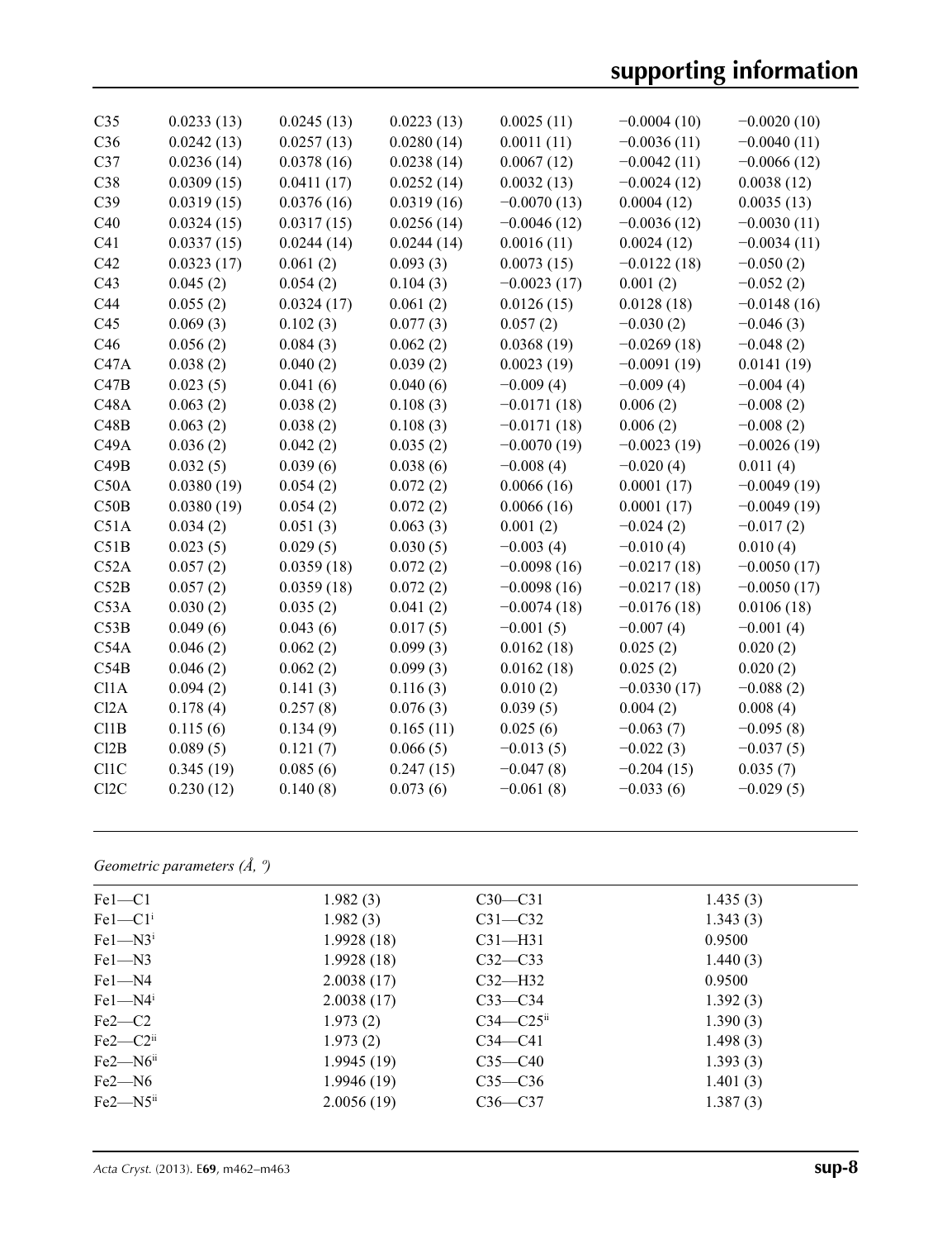| $Fe2 - N5$            | 2.0056(19) | $C36 - H36$   | 0.9500   |
|-----------------------|------------|---------------|----------|
| $N1 - C1$             | 1.156(3)   | $C37-C38$     | 1.375(4) |
| $N2-C2$               | 1.155(3)   | C37-H37       | 0.9500   |
| $N3-C3$               | 1.378(3)   | $C38 - C39$   | 1.379(4) |
| $N3-C6$               | 1.383(3)   | C38-H38       | 0.9500   |
| $N4 - C11$            | 1.377(3)   | $C39-C40$     | 1.382(3) |
| $N4 - C8$             | 1.380(3)   | C39-H39       | 0.9500   |
| $N5 - C28$            | 1.381(3)   | $C40 - H40$   | 0.9500   |
| $N5 - C25$            | 1.385(3)   | $C41 - C46$   | 1.359(4) |
| $N6 - C33$            | 1.378(3)   | $C41 - C42$   | 1.378(4) |
| $N6 - C30$            | 1.382(3)   | $C42 - C43$   | 1.393(4) |
| $N7 - C47B$           | 1.442(9)   | C42-H42       | 0.9500   |
| $N7 - C51A$           | 1.497(4)   | $C43 - C44$   | 1.355(5) |
| $N7 - C53B$           | 1.500(8)   | $C43 - H43$   | 0.9500   |
| $N7$ —C49A            | 1.514(4)   | $C44 - C45$   | 1.343(5) |
| $N7-C47A$             | 1.525(4)   | C44-H44       | 0.9500   |
| $N7 - C53A$           | 1.537(4)   | $C45-C46$     | 1.390(4) |
| $N7 - C51B$           | 1.562(8)   | $C45 - H45$   | 0.9500   |
| $N7 - C49B$           | 1.567(9)   | $C46 - H46$   | 0.9500   |
| $C3-C12$ <sup>i</sup> | 1.397(3)   | $C47A - C48A$ | 1.571(5) |
| $C3-C4$               | 1.437(3)   | $C47A - H47A$ | 0.9900   |
| $C4 - C5$             | 1.348(3)   | $C47A - H47B$ | 0.9900   |
| $C4 - H4$             | 0.9500     | C47B-H47C     | 0.9900   |
| $C5-C6$               | 1.433(3)   | C47B-H47D     | 0.9900   |
| $C5 - H5$             | 0.9500     | C48A-H48A     | 0.9800   |
| $C6 - C7$             | 1.401(3)   | C48A—H48B     | 0.9800   |
| $C7-C8$               | 1.385(3)   | C48A-H48C     | 0.9800   |
| $C7 - C13$            | 1.506(3)   | $C49A - C50A$ | 1.571(5) |
| $C8-C9$               |            | C49A-H49A     | 0.9900   |
|                       | 1.443(3)   |               |          |
| $C9 - C10$            | 1.348(3)   | $C49A - H49B$ | 0.9900   |
| $C9 - H9$             | 0.9500     | С49В-Н49С     | 0.9900   |
| $C10 - C11$           | 1.434(3)   | C49B-H49D     | 0.9900   |
| $C10 - H10$           | 0.9500     | $C50A - H50A$ | 0.9800   |
| $C11 - C12$           | 1.392(3)   | $C50A - H50B$ | 0.9800   |
| $C12-C3i$             | 1.397(3)   | $C50A - H50C$ | 0.9800   |
| $C12 - C19$           | 1.496(3)   | $C51A - C52A$ | 1.555(5) |
| $C13 - C14$           | 1.379(4)   | $C51A - H51A$ | 0.9900   |
| $C13 - C18$           | 1.390(4)   | $C51A - H51B$ | 0.9900   |
| $C14 - C15$           | 1.386(4)   | $C51B - H51C$ | 0.9900   |
| $C14 - H14$           | 0.9500     | $C51B - H51D$ | 0.9900   |
| $C15 - C16$           | 1.373(5)   | $C52A - H52A$ | 0.9800   |
| $C15 - H15$           | 0.9500     | $C52A - H52B$ | 0.9800   |
| $C16 - C17$           | 1.364(5)   | $C52A - H52C$ | 0.9800   |
| $C16 - H16$           | 0.9500     | $C53A - C54A$ | 1.586(5) |
| $C17 - C18$           | 1.400(4)   | $C53A - H53A$ | 0.9900   |
| $C17 - H17$           | 0.9500     | $C53A - H53B$ | 0.9900   |
| $C18 - H18$           | 0.9500     | C53A-H54E     | 1.19(3)  |
| $C19 - C24$           | 1.386(4)   | $C53B - H53C$ | 0.9900   |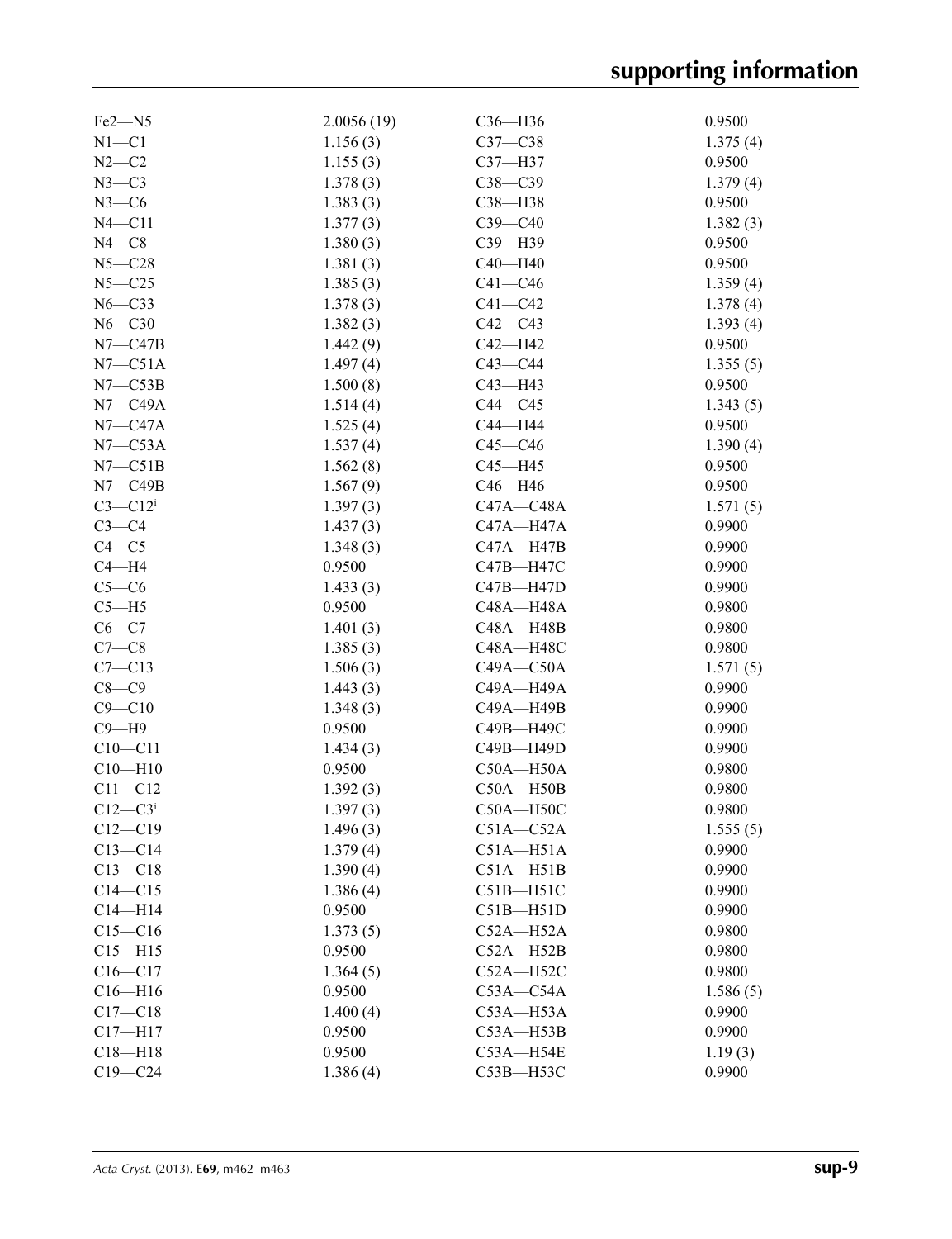| $C19 - C20$                       | 1.397(4)   | $C53B - H53D$                 | 0.9900     |
|-----------------------------------|------------|-------------------------------|------------|
| $C20 - C21$                       | 1.388(4)   | C54A—H54A                     | 0.9800     |
| $C20 - H20$                       | 0.9500     | $C54A - H54B$                 | 0.9800     |
| $C21 - C22$                       | 1.376(4)   | $C54A - H54C$                 | 0.9800     |
| $C21 - H21$                       | 0.9500     | $C54A - H54D$                 | 0.9801(10) |
| $C22-C23$                         | 1.377(4)   | C54A-H54E                     | 0.9801(10) |
| $C22 - H22$                       | 0.9500     | $C54A - H54F$                 | 0.9801(10) |
| $C23-C24$                         | 1.395(4)   | $C1A - C11A$                  | 1.733(8)   |
| $C23 - H23$                       | 0.9500     | $C1A - C12A$                  | 1.735(9)   |
| $C24 - H24$                       | 0.9500     | $C1A - H1A1$                  | 0.9900     |
| $C25-C34ii$                       | 1.390(3)   | $C1A - H1A2$                  | 0.9900     |
| $C25-C26$                         | 1.438(3)   | $C1B - C11B$                  | 1.662(15)  |
| $C26 - C27$                       | 1.342(3)   | $C1B - C12B$                  | 1.730(15)  |
| $C26 - H26$                       | 0.9500     | $C1B - H1B1$                  | 0.9900     |
| $C27-C28$                         | 1.437(3)   | $C1B - H1B2$                  | 0.9900     |
| $C27 - H27$                       | 0.9500     | $C1C - C11C$                  | 1.697(16)  |
| $C28 - C29$                       | 1.393(3)   | $C1C - C12C$                  | 1.720(16)  |
| $C29 - C30$                       | 1.396(3)   | $ClC-H1Cl$                    | 0.9900     |
| $C29 - C35$                       | 1.497(3)   | $C1C - H1C2$                  | 0.9900     |
|                                   |            |                               |            |
| $Cl$ -Fel- $Cli$                  | 180.00(13) | $N5 - C25 - C26$              | 109.6(2)   |
| $Cl$ -Fel-N3i                     | 92.38(8)   | $C34^{ii} - C25 - C26$        | 124.3(2)   |
| $Cl^i$ -Fel-N3 <sup>i</sup>       | 87.62(8)   | $C27-C26-C25$                 | 107.4(2)   |
| $Cl$ -Fel-N3                      | 87.62(8)   | $C27-C26-H26$                 | 126.3      |
| $Cl^i$ -Fel-N3                    | 92.38(8)   | $C25-C26-H26$                 | 126.3      |
| $N3^i$ -Fel-N3                    | 180.00(10) | $C26 - C27 - C28$             | 107.5(2)   |
| $Cl$ -Fel-N4                      | 89.31 (8)  | C26-C27-H27                   | 126.2      |
| $Cl^i$ -Fel-N4                    | 90.69(8)   | C28-C27-H27                   | 126.2      |
| $N3^i$ -Fel-N4                    |            | N5-C28-C29                    |            |
|                                   | 90.51(7)   | N5-C28-C27                    | 125.7(2)   |
| $N3$ —Fel—N4                      | 89.49 (7)  |                               | 109.7(2)   |
| $Cl$ -Fel-N4i                     | 90.69(8)   | C29-C28-C27                   | 124.6(2)   |
| $Cl^i$ -Fel-N4 <sup>i</sup>       | 89.31 (8)  | $C28-C29-C30$                 | 123.4(2)   |
| $N3^i$ -Fel-N4 <sup>i</sup>       | 89.49 (7)  | $C28-C29-C35$                 | 119.2(2)   |
| $N3$ —Fe1—N4 <sup>i</sup>         | 90.51(7)   | C30-C29-C35                   | 117.3(2)   |
| $N4$ –Fel–N4 <sup>i</sup>         | 180.00(8)  | $N6 - C30 - C29$              | 126.3(2)   |
| $C2$ —Fe $2$ — $C2$ <sup>ii</sup> | 180.0      | $N6 - C30 - C31$              | 110.0(2)   |
| $C2$ -Fe2-N6ii                    | 90.31(9)   | $C29 - C30 - C31$             | 123.7(2)   |
| $C2ii$ -Fe2- $N6ii$               | 89.69(9)   | $C32 - C31 - C30$             | 107.4(2)   |
| $C2$ —Fe $2$ —N6                  | 89.69 (8)  | $C32-C31-H31$                 | 126.3      |
| $C2ii$ -Fe2--N6                   | 90.31 (9)  | $C30 - C31 - H31$             | 126.3      |
| $N6^{ii}$ —Fe2—N6                 | 180.0      | $C31 - C32 - C33$             | 107.2(2)   |
| $C2$ —Fe $2$ —N5 $i$              | 90.82(9)   | $C31 - C32 - H32$             | 126.4      |
| $C2ii$ -Fe2- $N5ii$               | 89.18(9)   | C33-C32-H32                   | 126.4      |
| $N6^{ii}$ —Fe2—N5 <sup>ii</sup>   | 90.06(8)   | $N6 - C33 - C34$              | 126.1(2)   |
| $N6$ —Fe $2$ —N5 $\mathrm{^{ii}}$ | 89.94 (8)  | N6-C33-C32                    | 109.9(2)   |
| $C2$ —Fe $2$ —N5                  | 89.18(9)   | $C34 - C33 - C32$             | 124.0(2)   |
| $C2ii$ -Fe2-N5                    | 90.82(9)   | $C25^{\text{ii}} - C34 - C33$ | 123.5(2)   |
| $N6^{ii}$ —Fe2—N5                 | 89.94 (8)  | $C25^{\text{ii}} - C34 - C41$ | 118.3(2)   |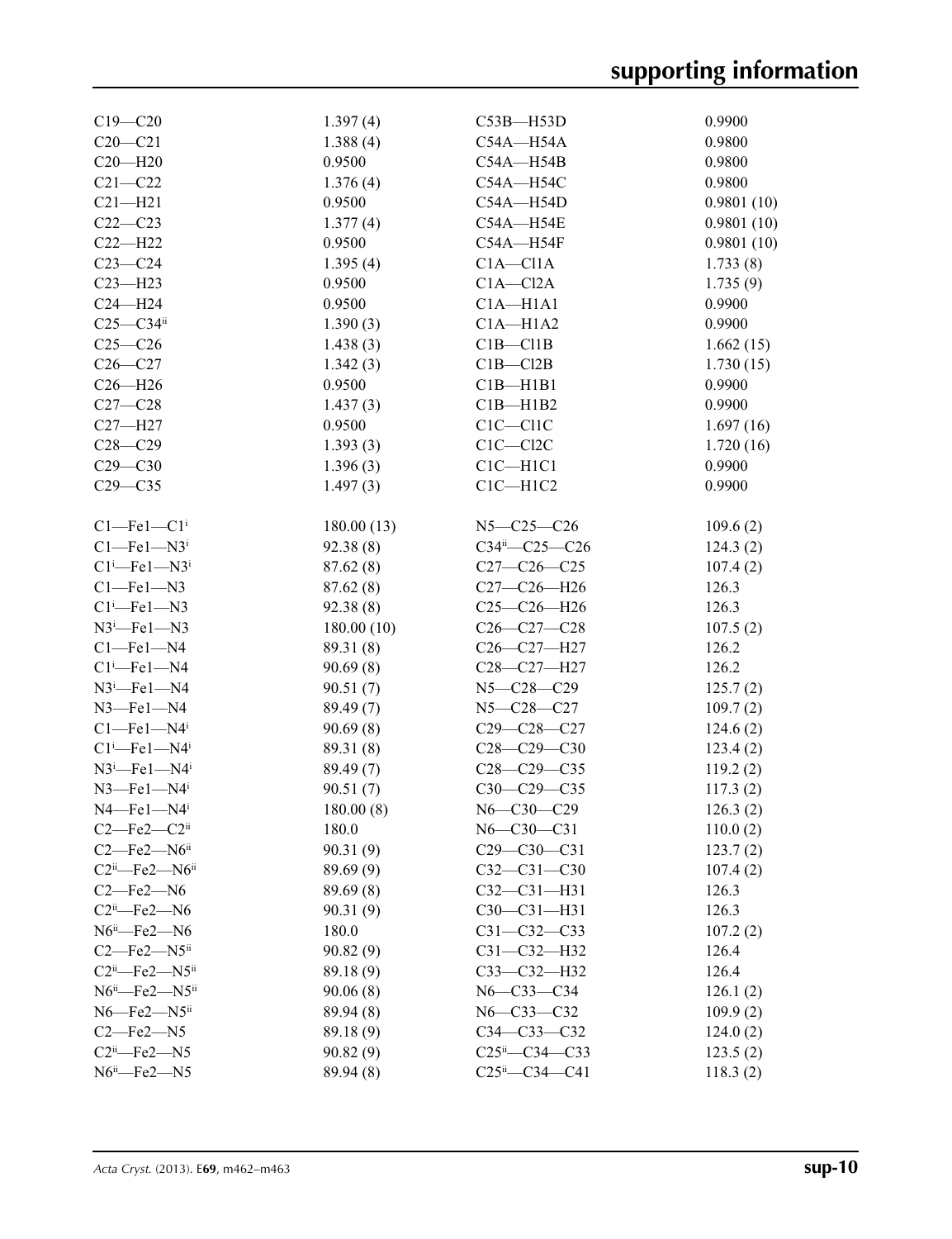| $N6$ —Fe $2$ —N5   | 90.06(8)    | $C33-C34-C41$       | 118.2(2) |
|--------------------|-------------|---------------------|----------|
| $N5^{ii}$ —Fe2—N5  | 180.00 (10) | $C40-C35-C36$       | 118.4(2) |
| $C3-M3-C6$         | 105.30(18)  | $C40-C35-C29$       | 123.4(2) |
| $C3 - N3 - Fe1$    | 126.50(15)  | $C36 - C35 - C29$   | 118.2(2) |
| $C6 - N3 - Fe1$    | 127.82(15)  | $C37 - C36 - C35$   | 120.6(2) |
| $C11 - N4 - C8$    | 105.63(18)  | C37-C36-H36         | 119.7    |
| $C11 - N4 - Fe1$   | 126.77(15)  | C35-C36-H36         | 119.7    |
| $C8 - N4 - Fe1$    | 127.59(15)  | C38-C37-C36         | 120.1(2) |
| $C28 - N5 - C25$   | 105.70(19)  | C38-C37-H37         | 120.0    |
| $C28 - N5 - Fe2$   | 127.35(15)  | C36-C37-H37         | 120.0    |
| C25-N5-Fe2         | 126.91(15)  | C37-C38-C39         | 120.0(2) |
| $C33 - N6 - C30$   | 105.54(19)  | C37-C38-H38         | 120.0    |
| $C33 - N6 - Fe2$   | 127.45(15)  | C39-C38-H38         | 120.0    |
| $C30 - N6 - Fe2$   | 127.00(15)  | $C38-C39-C40$       | 120.5(2) |
| $C47B$ —N7—C51A    | 171.9(4)    | C38-C39-H39         | 119.7    |
| $C47B$ —N7—C53B    | 116.8(5)    | C40-C39-H39         | 119.7    |
| $C51A - N7 - C53B$ | 63.8(4)     | $C39-C40-C35$       | 120.5(2) |
| C47B-N7-C49A       | 68.0(4)     | C39-C40-H40         | 119.8    |
| $C51A - N7 - C49A$ | 112.2(3)    | C35-C40-H40         | 119.8    |
| $C53B$ —N7—C49A    | 173.4(3)    | $C46 - C41 - C42$   | 117.0(3) |
| $C47B$ —N7—C47A    | 79.6 (4)    | $C46 - C41 - C34$   | 121.7(2) |
| $C51A - N7 - C47A$ | 107.4(3)    | $C42-C41-C34$       | 121.2(2) |
| $C53B$ —N7—C47A    | 66.7(4)     | $C41 - C42 - C43$   | 121.2(3) |
| C49A-N7-C47A       | 110.9(3)    | C41-C42-H42         | 119.4    |
| C47B-N7-C53A       | 62.1(4)     | C43-C42-H42         | 119.4    |
| $C51A - N7 - C53A$ | 110.9(3)    | C44-C43-C42         | 120.2(3) |
| $C53B - N7 - C53A$ | 80.2(2)     | C44-C43-H43         | 119.9    |
| $C49A - N7 - C53A$ | 106.4(2)    | $C42 - C43 - H43$   | 119.9    |
| $C47A$ —N7—C53A    | 109.1(2)    | $C45 - C44 - C43$   | 119.2(3) |
| $C47B$ —N7—C51B    | 106.6(5)    | $C45 - C44 - H44$   | 120.4    |
| $C51A - N7 - C51B$ | 66.5(4)     | C43-C44-H44         | 120.4    |
| $C53B$ —N7—C51B    | 109.6(5)    | $C44 - C45 - C46$   | 120.9(3) |
| $C49A - N7 - C51B$ | 72.1(4)     | C44-C45-H45         | 119.5    |
| $C47A - N7 - C51B$ | 173.8(4)    | C46-C45-H45         | 119.5    |
| $C53A - N7 - C51B$ | 74.6 (3)    | $C41 - C46 - C45$   | 121.4(3) |
| $C47B$ —N7—C49B    | 112.3(5)    | C41-C46-H46         | 119.3    |
| $C51A - N7 - C49B$ | 74.7 (4)    | C45-C46-H46         | 119.3    |
| $C53B$ —N7—C49B    | 103.7(4)    | N7-C47A-C48A        | 110.4(3) |
| $C49A - N7 - C49B$ | 69.8(4)     | $N7-C47A - H47A$    | 109.6    |
| $C47A - N7 - C49B$ | 69.3(4)     | C48A-C47A-H47A      | 109.6    |
| $C53A - N7 - C49B$ | 174.3(4)    | $N7$ — $C47A$ —H47B | 109.6    |
| $C51B - N7 - C49B$ | 107.6(5)    | C48A-C47A-H47B      | 109.6    |
| $N1-C1-Fe1$        | 177.2(2)    | H47A-C47A-H47B      | 108.1    |
| $N2-C2$ —Fe2       | 179.3(2)    | N7-C47B-H47C        | 111.4    |
| $N3 - C3 - C12$    | 126.2(2)    | $N7$ —C47B—H47D     | 111.4    |
| $N3-C3-C4$         | 110.14(19)  | H47C-C47B-H47D      | 109.2    |
| $C12^i$ -C3-C4     | 123.7(2)    | $N7$ —C49A—C50A     | 112.6(3) |
| $C5-C4-C3$         | 107.2(2)    | N7-C49A-H49A        | 109.1    |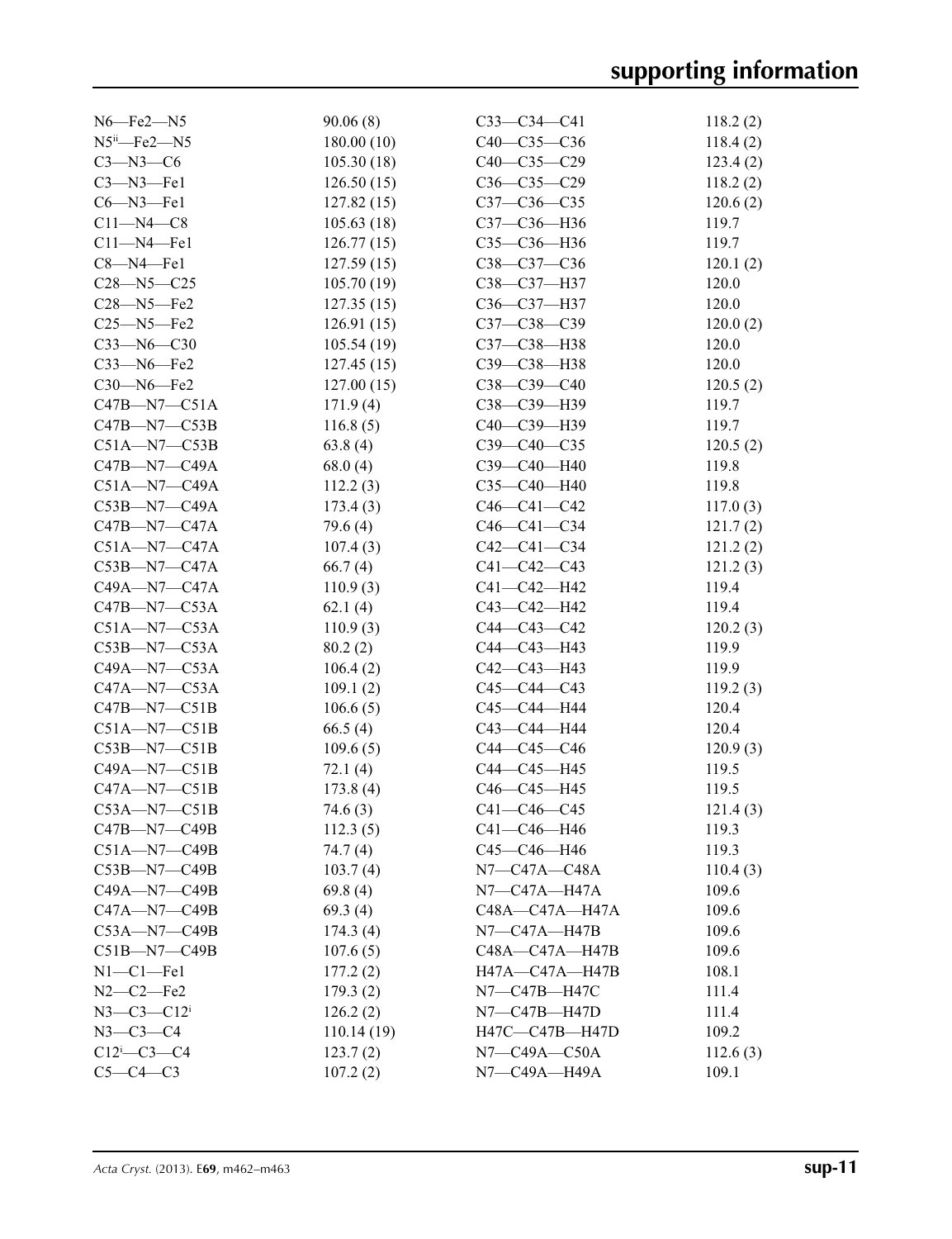| $C5-C4-H4$                        | 126.4    | C50A-C49A-H49A         | 109.1      |
|-----------------------------------|----------|------------------------|------------|
| $C3-C4-H4$                        | 126.4    | N7-C49A-H49B           | 109.1      |
| $C4-C5-C6$                        | 107.2(2) | $C50A - C49A - H49B$   | 109.1      |
| $C4-C5-H5$                        | 126.4    | H49A—C49A—H49B         | 107.8      |
| $C6-C5-H5$                        | 126.4    | N7—C49B—H49C           | 109.8      |
| $N3 - C6 - C7$                    | 125.5(2) | N7—C49B—H49D           | 109.8      |
| $N3-C6-C5$                        | 110.2(2) | H49C—C49B—H49D         | 108.3      |
| $C7-C6-C5$                        | 124.0(2) | $N7$ —C51A—C52A        | 114.0(3)   |
| $C8 - C7 - C6$                    | 123.6(2) | $N7$ —C51A—H51A        | 108.7      |
| $C8-C7-C13$                       | 119.3(2) | $C52A - C51A - H51A$   | 108.7      |
| $C6-C7-C13$                       | 117.1(2) | $N7$ — $C51A$ —H51B    | 108.7      |
| $N4 - C8 - C7$                    | 125.7(2) | $C52A - C51A - H51B$   | 108.7      |
| $N4 - C8 - C9$                    | 109.9(2) | $H51A - C51A - H51B$   | 107.6      |
| $C7 - C8 - C9$                    | 124.2(2) | $N7$ — $C51B$ — $H51C$ | 109.1      |
| $C10-C9-C8$                       | 106.9(2) | $N7$ — $C51B$ — $H51D$ | 109.1      |
| $C10-C9-H9$                       | 126.5    | $H51C-C51B-H51D$       | 107.8      |
| $C8-C9-H9$                        | 126.5    | N7—C53A—C54A           | 109.5(3)   |
| $C9 - C10 - C11$                  | 107.4(2) | N7—C53A—H53A           | 109.8      |
| $C9 - C10 - H10$                  | 126.3    | C54A—C53A—H53A         | 109.8      |
| $C11 - C10 - H10$                 | 126.3    | $N7-C53A-H53B$         | 109.8      |
| $N4 - C11 - C12$                  | 125.7(2) | $C54A - C53A - H53B$   | 109.8      |
| $N4 - C11 - C10$                  | 110.2(2) | H53A-C53A-H53B         | 108.2      |
| $C12 - C11 - C10$                 | 124.2(2) | $N7$ —C53A—H54E        | 136.5(14)  |
| $C11 - C12 - C3$                  | 123.7(2) | C54A-C53A-H54E         | 38.09(17)  |
| $C11 - C12 - C19$                 | 118.3(2) | H53A—C53A—H54E         | 74.3       |
| $C3$ <sup>i</sup> - $C12$ - $C19$ | 117.9(2) | H53B-C53A-H54E         | 109.5      |
| $C14 - C13 - C18$                 | 118.5(2) | N7-C53B-H53C           | 111.7      |
| $C14 - C13 - C7$                  | 120.8(2) | N7—C53B—H53D           | 111.7      |
| $C18 - C13 - C7$                  | 120.6(2) | $H53C-C53B-H53D$       | 109.5      |
| $C13 - C14 - C15$                 | 120.8(3) | $C53A - C54A - H54D$   | 151(2)     |
| $C13-C14-H14$                     | 119.6    | H54A-C54A-H54D         | 52.8       |
| $C15-C14-H14$                     | 119.6    | H54B-C54A-H54D         | 64.8       |
| $C16-C15-C14$                     | 120.2(3) | H54C—C54A—H54D         | 99.0       |
| $C16-C15-H15$                     | 119.9    | C53A-C54A-H54E         | 48.7(15)   |
| $C14 - C15 - H15$                 | 119.9    | H54A—C54A—H54E         | 106.6      |
| $C17-C16-C15$                     | 120.2(3) | H54B-C54A-H54E         | 65.0       |
| $C17 - C16 - H16$                 | 119.9    | H54C-C54A-H54E         | 142.9      |
| $C15-C16-H16$                     | 119.9    | H54D-C54A-H54E         | 109.42(16) |
| $C16-C17-C18$                     | 120.0(3) | C53A-C54A-H54F         | 98(2)      |
| $C16-C17-H17$                     | 120.0    | H54A-C54A-H54F         | 143.7      |
| $C18-C17-H17$                     | 120.0    | H54B-C54A-H54F         | 82.4       |
| $C13-C18-C17$                     | 120.3(3) | $H54C-C54A-H54F$       | 36.4       |
| $C13 - C18 - H18$                 | 119.8    | H54D-C54A-H54F         | 109.41(16) |
| $C17 - C18 - H18$                 | 119.8    | H54E-C54A-H54F         | 109.42(16) |
| $C24 - C19 - C20$                 | 118.4(2) | $C11A - C1A - C12A$    | 117.7(5)   |
| $C24-C19-C12$                     | 122.5(2) | $C11A - C1A - H1A1$    | 107.9      |
| $C20-C19-C12$                     | 119.0(2) | $Cl2A - ClA - H1A1$    | 107.9      |
| $C21 - C20 - C19$                 | 120.8(3) | $C11A - C1A - H1A2$    | 107.9      |
|                                   |          |                        |            |